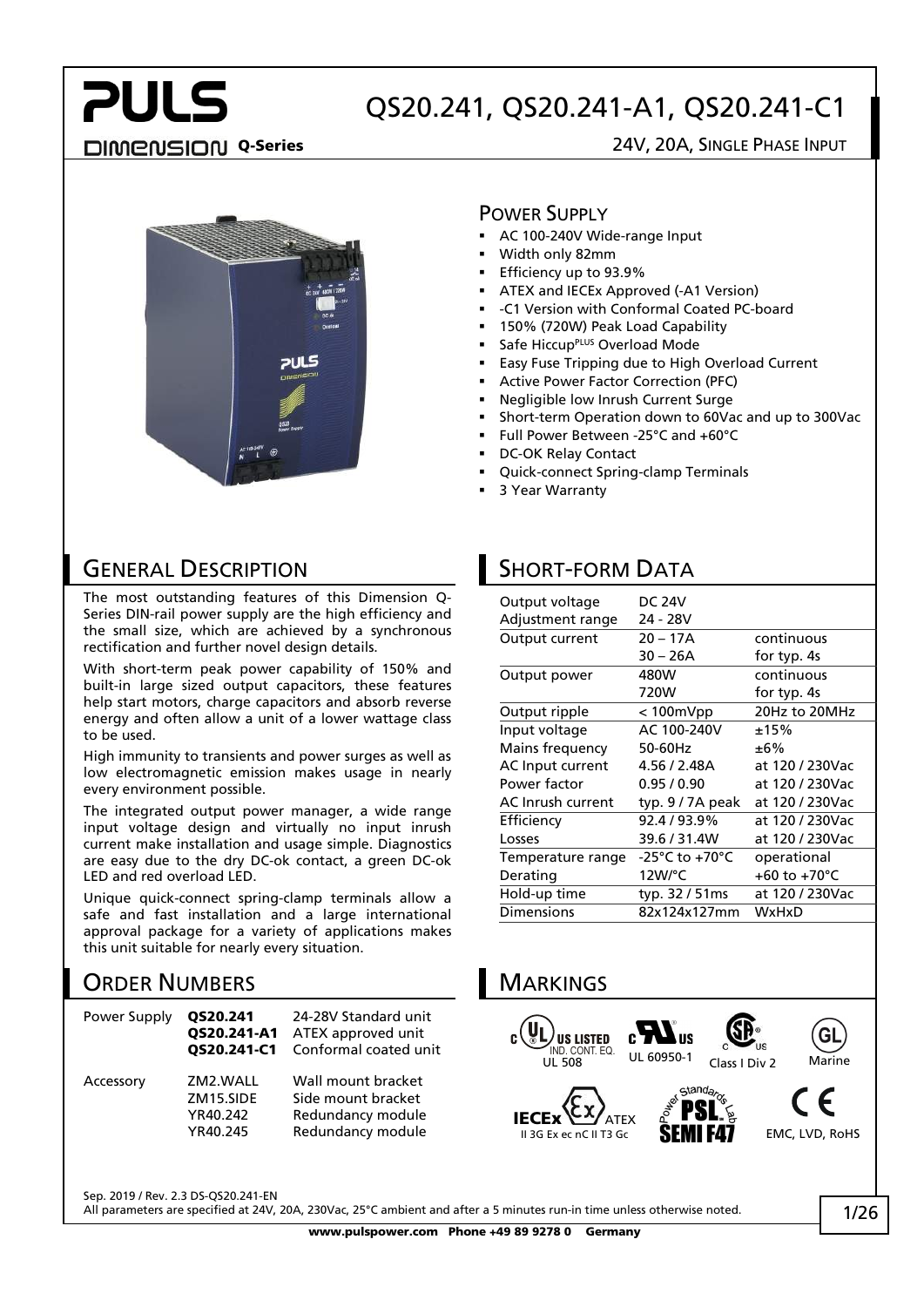## QS20.241, QS20.241-A1, QS20.241-C1

#### DIMENSION Q-Series 24V, 20A, SINGLE PHASE INPUT

#### **INDEX**

| $\mathbf{1}$ .        |                                      |  |
|-----------------------|--------------------------------------|--|
| $\mathcal{P}_{\cdot}$ |                                      |  |
| 3.                    |                                      |  |
| 4.                    |                                      |  |
| 5.                    |                                      |  |
| 6.                    |                                      |  |
| 7.                    |                                      |  |
| 8.                    |                                      |  |
| 9.                    |                                      |  |
|                       | 10. Lifetime Expectancy and MTBF10   |  |
|                       |                                      |  |
|                       |                                      |  |
|                       | 13. Front Side and User Elements12   |  |
|                       |                                      |  |
|                       |                                      |  |
|                       |                                      |  |
|                       |                                      |  |
|                       |                                      |  |
|                       |                                      |  |
|                       | 20. Physical Dimensions and Weight18 |  |

| Page           |                                               | Page |
|----------------|-----------------------------------------------|------|
| . 3            |                                               |      |
| . 3            | 21.1. ZM2.WALL Wall Mounting Bracket19        |      |
| $\mathbf{0}$ . | 21.2. ZM15.SIDE Side Mounting Bracket19       |      |
| . 5            |                                               |      |
| . 5            |                                               |      |
| 6              |                                               |      |
| . . 8          |                                               |      |
| . . 8          |                                               |      |
| . . 9          |                                               |      |
| .10            |                                               |      |
| .10            |                                               |      |
| .11            | 22.7. Parallel Use to Increase Output Power24 |      |
| .12            | 22.8. Parallel Use for Redundancy 24          |      |
| .13            |                                               |      |
| .14            | 22.10. Inductive and Capacitive Loads25       |      |
| .15            |                                               |      |
| .15            | 22.12. Use in a Tightly Sealed Enclosure 25   |      |
| .16            | 22.13. Mounting Orientations  26              |      |

The information presented in this document is believed to be accurate and reliable and may change without notice. No part of this document may be reproduced or utilized in any form without permission in writing from the publisher.

### TERMINOLOGY AND ABREVIATIONS

| PE and $\bigoplus$ symbol | PE is the abbreviation for Protective Earth and has the same meaning as the symbol $\bigoplus$ .                                                                                                                                         |
|---------------------------|------------------------------------------------------------------------------------------------------------------------------------------------------------------------------------------------------------------------------------------|
| <b>Earth, Ground</b>      | This document uses the term "earth" which is the same as the U.S. term "ground".                                                                                                                                                         |
| T.b.d.                    | To be defined, value or description will follow later.                                                                                                                                                                                   |
| <b>AC 230V</b>            | A figure displayed with the AC or DC before the value represents a nominal voltage with<br>standard tolerances (usually $±15%$ ) included.<br>E.g.: DC 12V describes a 12V battery disregarding whether it is full (13.7V) or flat (10V) |
| <b>230Vac</b>             | A figure with the unit (Vac) at the end is a momentary figure without any additional<br>tolerances included.                                                                                                                             |
| <b>50Hz vs. 60Hz</b>      | As long as not otherwise stated, AC 230V parameters are valid at 50Hz mains frequency.                                                                                                                                                   |
| may                       | A key word indicating flexibility of choice with no implied preference.                                                                                                                                                                  |
| shall                     | A key word indicating a mandatory requirement.                                                                                                                                                                                           |
| should                    | A key word indicating flexibility of choice with a strongly preferred implementation.                                                                                                                                                    |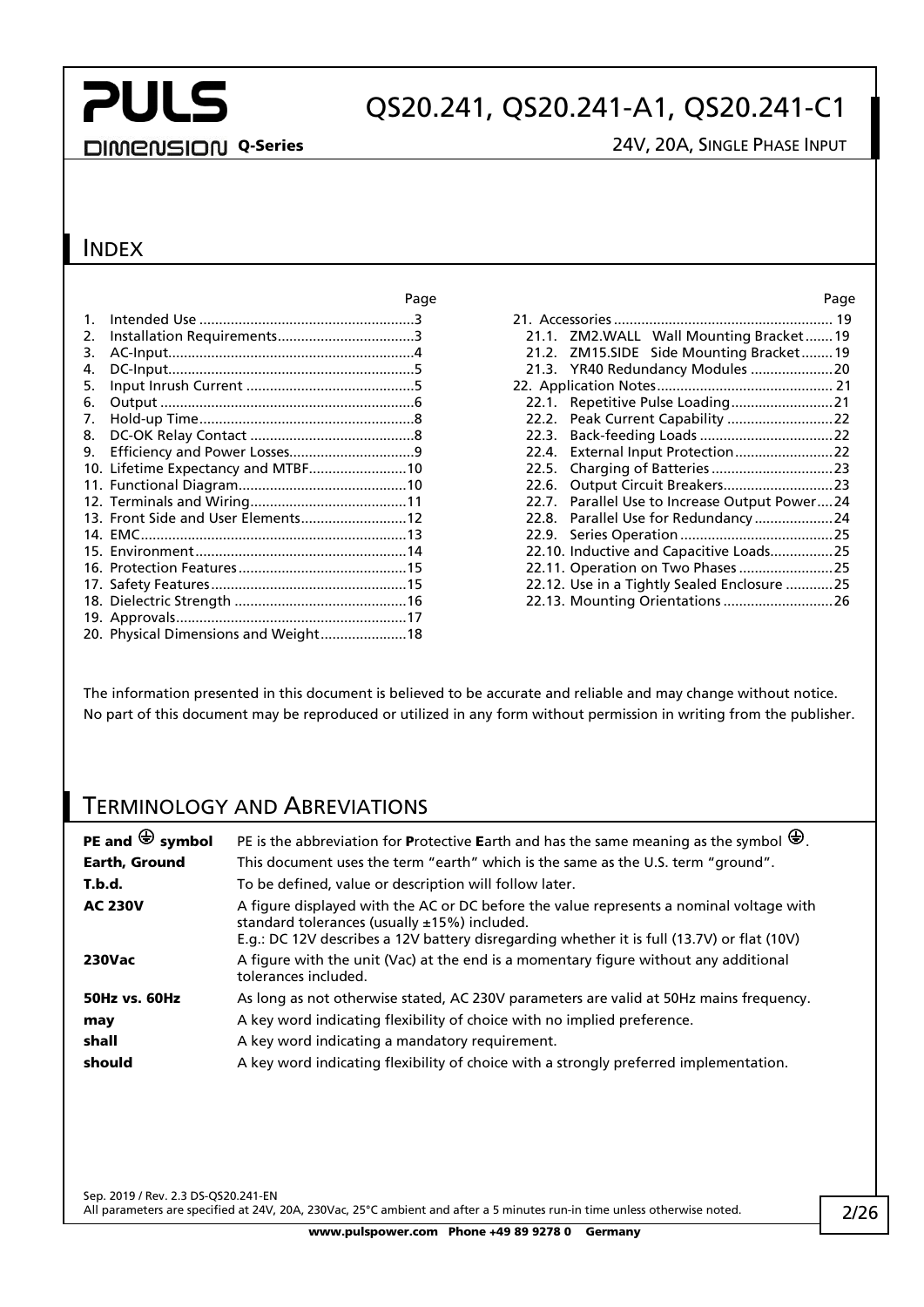## QS20.241, QS20.241-A1, QS20.241-C1

**DIMENSION Q-Series 24V, 20A, SINGLE PHASE INPUT** 

### <span id="page-2-0"></span>1. INTENDED USE

This device is designed for installation in an enclosure and is intended for the general use such as in industrial control, office, communication, and instrumentation equipment.

Do not use this power supply in equipment, where malfunction may cause severe personal injury or threaten human life.

This device is designed for use in hazardous, non-hazardous, ordinary or unclassified locations.

### <span id="page-2-1"></span>2. INSTALLATION REQUIREMENTS

This device may only be installed and put into operation by qualified personnel.

This device does not contain serviceable parts. The tripping of an internal fuse is caused by an internal defect.

If damage or malfunction should occur during installation or operation, immediately turn power off and send unit to the factory for inspection.

Mount the unit on a DIN-rail so that the output terminals are located on the top and the input terminals are located on the bottom of the unit. For other mounting orientations see de-rating requirements in this document. See chapter [22.13.](#page-25-0)

This device is designed for convection cooling and does not require an external fan. Do not obstruct airflow and do not cover ventilation grid (e.g. cable conduits) by more than 30%!

Keep the following installation clearances: 40mm on top, 20mm on the bottom, 5mm on the left and right sides are recommended when the device is loaded permanently with more than 50% of the rated power. Increase this clearance to 15mm in case the adjacent device is a heat source (e.g. another power supply).

A disconnecting means shall be provided for the output of the power supplies when used in applications according to CSA C22.2 No 107.1-01.

### **WARNING** Risk of electrical shock, fire, personal injury or death.

- Do not use the power supply without proper grounding (Protective Earth). Use the terminal on the input block for earth connection and not one of the screws on the housing.
- Turn power off before working on the device. Protect against inadvertent re-powering.
- Make sure that the wiring is correct by following all local and national codes.
- Do not modify or repair the unit.
- Do not open the unit as high voltages are present inside.
- Use caution to prevent any foreign objects from entering the housing.
- Do not use in wet locations or in areas where moisture or condensation can be expected.
- Do not touch during power-on, and immediately after power-off. Hot surfaces may cause burns.

#### Notes for use in hazardous location areas:

The power supply is suitable for use in Class I Division 2 Groups A, B, C, D locations.

Additionally, the QS20.241-A1 is suitable for use in Group II Category 3 (Zone 2) environments and is evaluated according to EN 60079-0:2009 and EN 60079-15:2010.

#### WARNING EXPLOSION HAZARDS!

Substitution of components may impair suitability for this environment. Do not disconnect the unit or operate the voltage adjustment unless power has been switched off or the area is known to be non-hazardous.

A suitable enclosure must be provided for the end product which has a minimum protection of IP54 and fulfils the requirements of the EN 60079-15.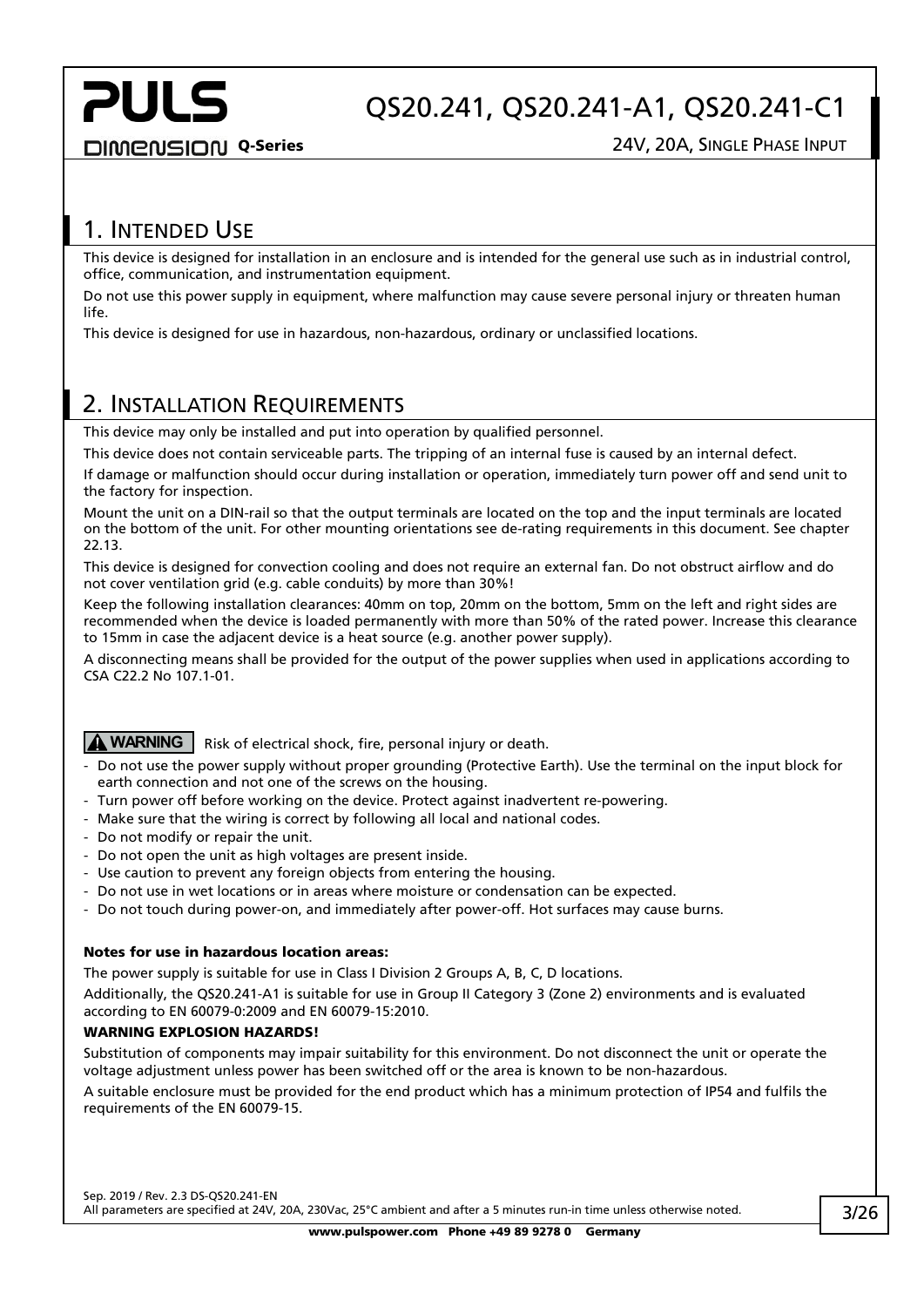## QS20.241, QS20.241-A1, QS20.241-C1

DIMENSION Q-Series 24V, 20A, SINGLE PHASE INPUT

### <span id="page-3-0"></span>3. AC-INPUT

| AC input<br>AC input range      | nom.<br>min. | AC 100-240V<br>85-276Vac | suitable for TN-, TT- and IT mains networks<br>continuous operation |
|---------------------------------|--------------|--------------------------|---------------------------------------------------------------------|
|                                 | min.<br>min. | 60-85Vac<br>276-300Vac   | full power for 200ms, no damage between 0 and 85Vac<br>< 500ms      |
| Allowed voltage L or N to earth | max.         | $276$ Vac                | continuous, IEC 62103                                               |
| Input frequency                 | nom.         | $50-60$ Hz               | ±6%                                                                 |
| Turn-on voltage                 | typ.         | 77Vac                    | steady-state value, see Fig. 3-1                                    |
| Shut-down voltage               | typ.         | 73Vac                    | steady-state value, see Fig. 3-1                                    |
|                                 | typ.         | 53Vac                    | dynamic value                                                       |

|                   |      | <b>AC 100V</b>    | <b>AC 120V</b>    | <b>AC 230V</b>    |                              |
|-------------------|------|-------------------|-------------------|-------------------|------------------------------|
| Input current     | typ. | 5.47A             | 4.56A             | 2.48A             | at 24V, 20A, see Fig. 3-3    |
| Power factor *)   | typ. | 0.96              | 0.95              | 0.90              | at 24V, 20A, see Fig. 3-4    |
| Crest factor **)  | typ. | 1.6               | 1.7               | 2.05              | at 24V, 20A                  |
| Start-up delay    | typ. | 640 <sub>ms</sub> | 610 <sub>ms</sub> | 660 <sub>ms</sub> | see Fig. 3-2                 |
| Rise time         | typ. | 80 <sub>ms</sub>  | 80 <sub>ms</sub>  | 80 <sub>ms</sub>  | 0mF, 24V, 20A, see Fig. 3-2  |
|                   | typ. | 85 <sub>ms</sub>  | 85 <sub>ms</sub>  | 85 <sub>ms</sub>  | 20mF, 24V, 20A, see Fig. 3-2 |
| Turn-on overshoot | max. | 100mV             | 100mV             | 100mV             | see Fig. 3-2                 |

\*) The power factor is the ratio of the true (or real) power to the apparent power in an AC circuit.

\*\*) The crest factor is the mathematical ratio of the peak value to RMS value of the input current waveform.

<span id="page-3-1"></span>

<span id="page-3-2"></span>





<span id="page-3-4"></span>

<span id="page-3-3"></span>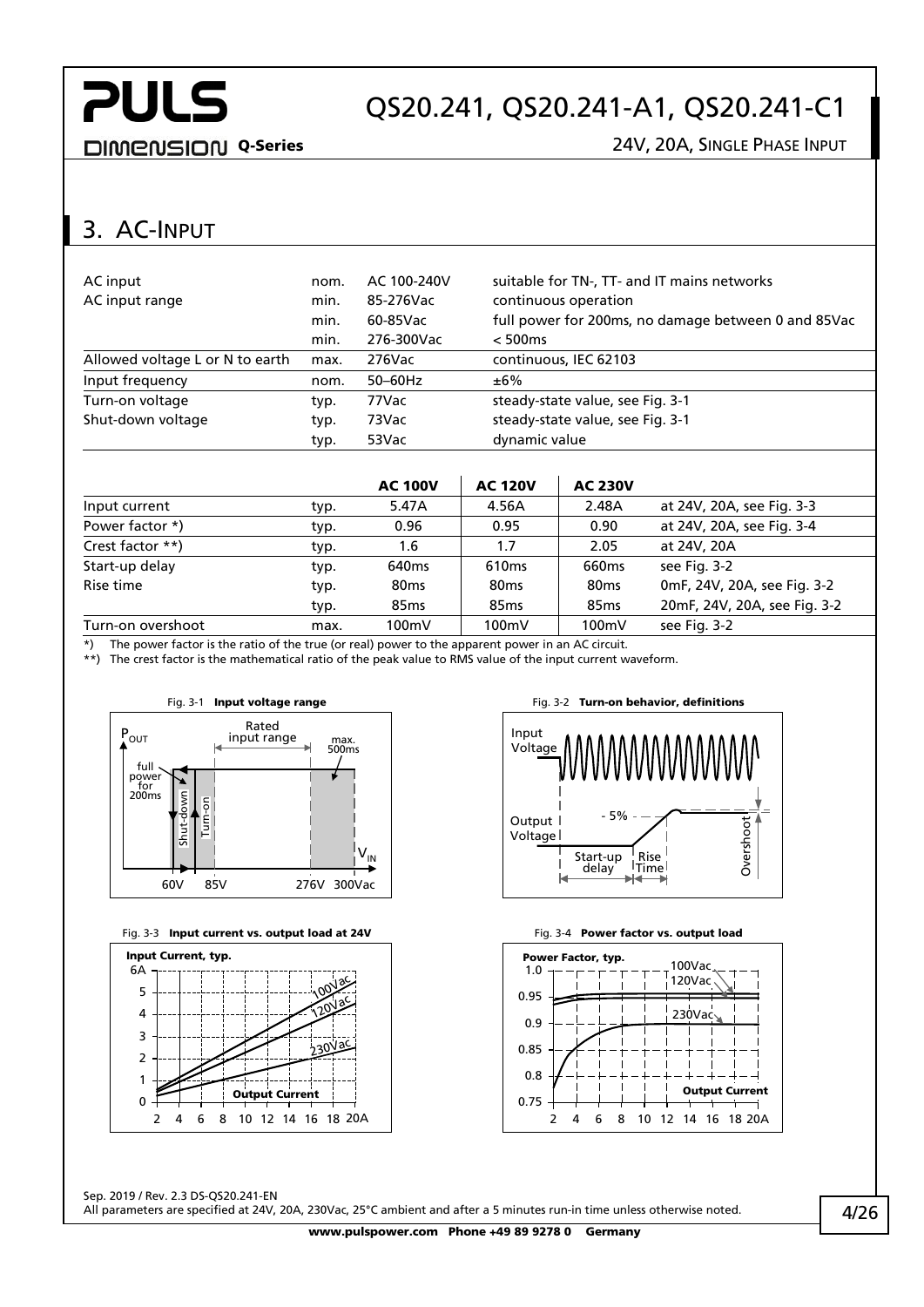## QS20.241, QS20.241-A1, QS20.241-C1

DIMENSION Q-Series 24V, 20A, SINGLE PHASE INPUT

## <span id="page-4-0"></span>4. DC-INPUT

+

-

| DC input                     | nom. | DC 110-150V | -20%/+25%           |
|------------------------------|------|-------------|---------------------|
| DC input range               | min. | 88-187Vdc   |                     |
| DC input current             | typ. | 4.6A        | 110Vdc, at 24V, 20A |
| Allowed Voltage L/N to Earth | max. | 375Vdc      | <b>IEC 62103</b>    |
| Turn-on voltage              | typ. | 74Vdc       | steady state value  |
| Shut-down voltage            | typ. | 69Vdc       | steady state value  |



 $\mathbf{L}$ 

N

AC

PE

⊜

#### Fig. 4-1 Wiring for DC Input Instructions for DC use:

- a) Use a battery or similar DC source. For other sources contact PULS
- b) Connect +pole to L and –pole to N.
- c) Connect the PE terminal to an earth wire or to the machine ground.

## <span id="page-4-1"></span>5. INPUT INRUSH CURRENT

An active inrush limitation circuit limits the input inrush current after turn-on of the input voltage and after short input voltage interruptions.

The charging current into EMI suppression capacitors is disregarded in the first microseconds after switch-on.

Load

+

-

DC

|                  |      | <b>AC 100V</b>      | <b>AC 120V</b>     | <b>AC 230V</b>      |                                                                  |
|------------------|------|---------------------|--------------------|---------------------|------------------------------------------------------------------|
| Inrush current   | max. | 13A <sub>peak</sub> | $13A_{\rm peak}$   | 13A <sub>peak</sub> | over entire temperature range;<br>mains interruptions $> 750$ ms |
|                  | typ. | 11A <sub>peak</sub> | 9A <sub>peak</sub> | 7A <sub>peak</sub>  | over entire temperature range;<br>mains interruptions > 750ms    |
| Inrush energy    | max. | 5A <sup>2</sup> S   | 5A <sup>2</sup> S  | $5A^2s$             | over entire temperature range;<br>mains interruptions > 750ms    |
| Inrush delay (A) | typ. | 400 <sub>ms</sub>   | 400 <sub>ms</sub>  | 650 <sub>ms</sub>   | see (A) in Fig. 5-1                                              |

#### <span id="page-4-2"></span>Fig. 5-1 Input inrush current, typical behavior



| Δ                                                                                             | Inrush delay                                                                                                                |
|-----------------------------------------------------------------------------------------------|-----------------------------------------------------------------------------------------------------------------------------|
| Input:<br>Output:<br>Ambient:<br>Upper curve:<br>Middle curve:<br>Lower curve:<br>Time basis: | 230Vac<br>24V, 20A<br>25°C<br>Input current 5A / DIV<br>Input voltage 500V / DIV<br>Output voltage 20V / DIV<br>100ms / DIV |
|                                                                                               |                                                                                                                             |

Sep. 2019 / Rev. 2.3 DS-QS20.241-EN

All parameters are specified at 24V, 20A, 230Vac, 25°C ambient and after a 5 minutes run-in time unless otherwise noted.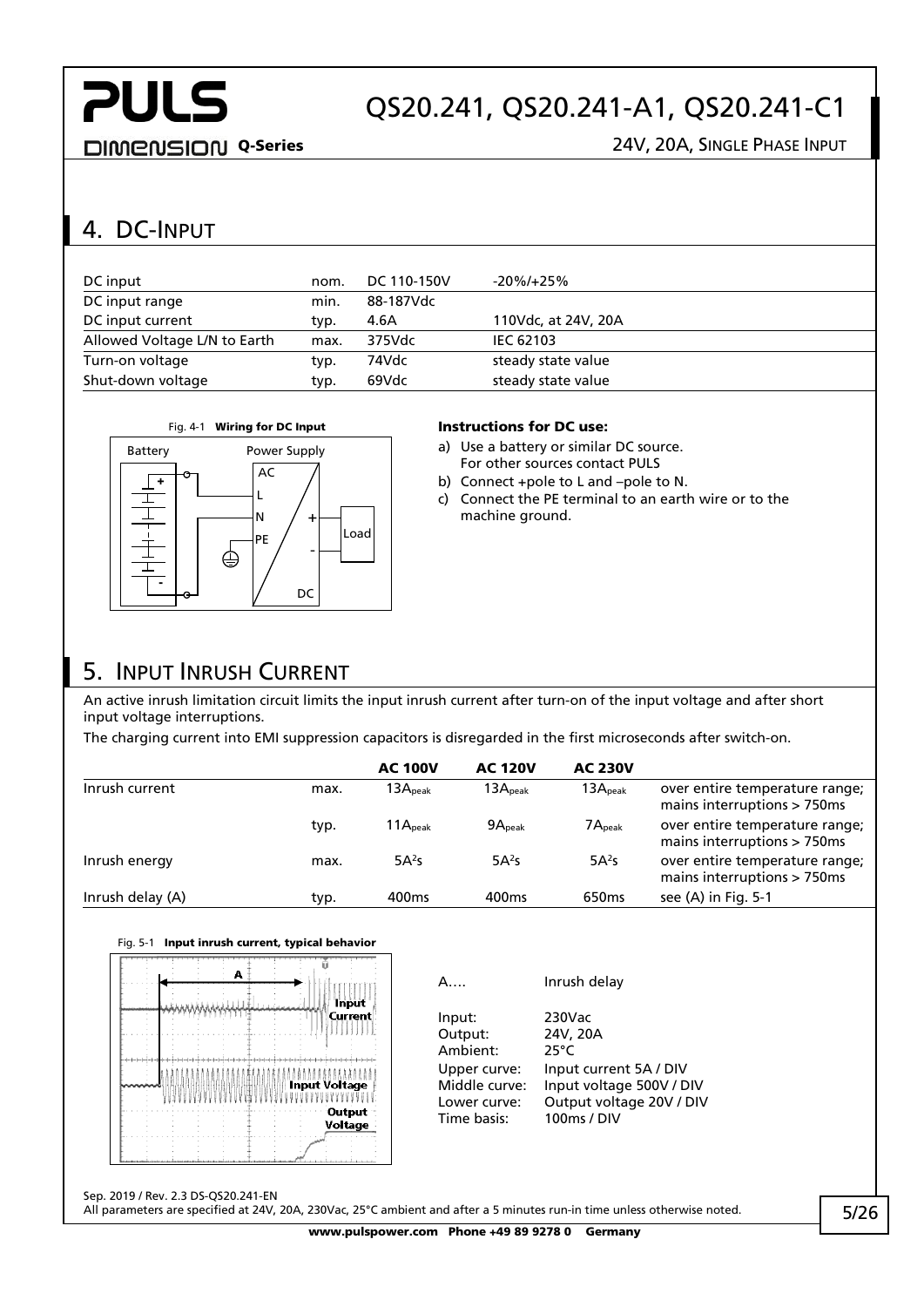## QS20.241, QS20.241-A1, QS20.241-C1

#### DIMENSION Q-Series 24V, 20A, SINGLE PHASE INPUT

#### <span id="page-5-0"></span>6. OUTPUT

| Output voltage                        | nom. | 24V                                |                                                                   |
|---------------------------------------|------|------------------------------------|-------------------------------------------------------------------|
| Adjustment range                      | min. | 24-28V                             | quaranteed                                                        |
|                                       | max. | 30V ****)                          | at clockwise end position of potentiometer                        |
| Factory setting                       | typ. | 24.1V                              | ±0.2%, at full load, cold unit                                    |
| Line regulation                       | max. | 10 <sub>m</sub>                    | 60-300Vac                                                         |
| Load regulation                       | max. | 100mV                              | static value, $0A \rightarrow 20A$                                |
| Ripple and noise voltage              | max. | 100mVpp                            | 20Hz to 20MHz, 50Ohm                                              |
| Output current                        | nom. | 20A                                | continuously available at 24V, see Fig. 6-1                       |
|                                       | nom. | 17A                                | continuously available at 28V, see Fig. 6-1                       |
|                                       | nom. | $30A^{*}$                          | short term available BonusPower®*),                               |
|                                       |      |                                    | at 24V, for typical 4s, see Fig. 6-1                              |
|                                       | nom. | $26A^*$                            | short term available BonusPower <sup>®*</sup> ),                  |
|                                       |      |                                    | at 28V, for typical 4s, see Fig. 6-1                              |
| Output power                          | nom. | 480W                               | continuously available                                            |
|                                       | nom. | 720W <sup>*</sup>                  | short term available BonusPower®*)                                |
| BonusPower <sup>®</sup> time          | typ. | 4 <sub>5</sub>                     | duration until the output voltage dips, see Fig. 6-2              |
|                                       | min. | 3.5s                               |                                                                   |
|                                       | max. | 4.5s                               |                                                                   |
| BonusPower <sup>®</sup> recovery time | typ. | 7s                                 | overload free time to reset power manager Fig. 6-4                |
| Overload behaviour                    |      | cont. current                      | output voltage > 20Vdc, see Fig. 6-1                              |
|                                       |      | Hiccup $P^LUS$ mode <sup>**)</sup> | output voltage < 20Vdc, see Fig. 6-1                              |
| Short-circuit current                 | min. | 30A ***)                           | load impedance 50mOhm, see Fig. 6-3                               |
|                                       | max. | 40A ***)                           | load impedance 50mOhm, see Fig. 6-3                               |
|                                       | max. | $14A$ ***)                         | average (R.M.S.) current, load impedance <10mOhm,<br>see Fig. 6-3 |
| Output capacitance                    | typ. | 8 500µF                            | included inside the power supply                                  |

 $\overline{\hspace{1cm}}^*$  BonusPower®, short term power capability (up to typ. 4s)

The power supply is designed to support loads with a higher short-term power requirement without damage or shutdown. The shortterm duration is hardware controlled by an output power manager. This BonusPower® is repeatedly available. Detailed information can be found in chapte[r 22.1.](#page-20-1) If the power supply is loaded longer with the BonusPower® than shown in the Bonus-time diagram (see [Fig. 6-2\),](#page-6-1) the max. output power is automatically reduced to 480W. If the power requirement is continuously above 480W and the voltage falls below approx. 20V (due to the current regulating mode at overload), the unit shuts-off and makes periodical restart attempts. This behaviour is called hiccup mode, which is described below. If the voltage is above 20V, the unit continuously delivers current.

#### \*\*) Hiccup*PLUS* Mode

At heavy overloads (when output voltage falls below 20V), the power supply delivers continuous output current for 2s. After this, the output is switched off for approx. 17s before a new start attempt is automatically performed. This cycle is repeated as long as the overload exists. If the overload has been cleared, the device will operate normally. See also [Fig. 6-3.](#page-6-3) During the off-period a small rest voltage and rest current is present on the output.

\*\*\*) Discharge current of output capacitors is not included.

\*\*) This is the maximum output voltage which can occur at the clockwise end position of the potentiometer due to tolerances. It is not guaranteed value which can be achieved. The typical value is about 28.5V.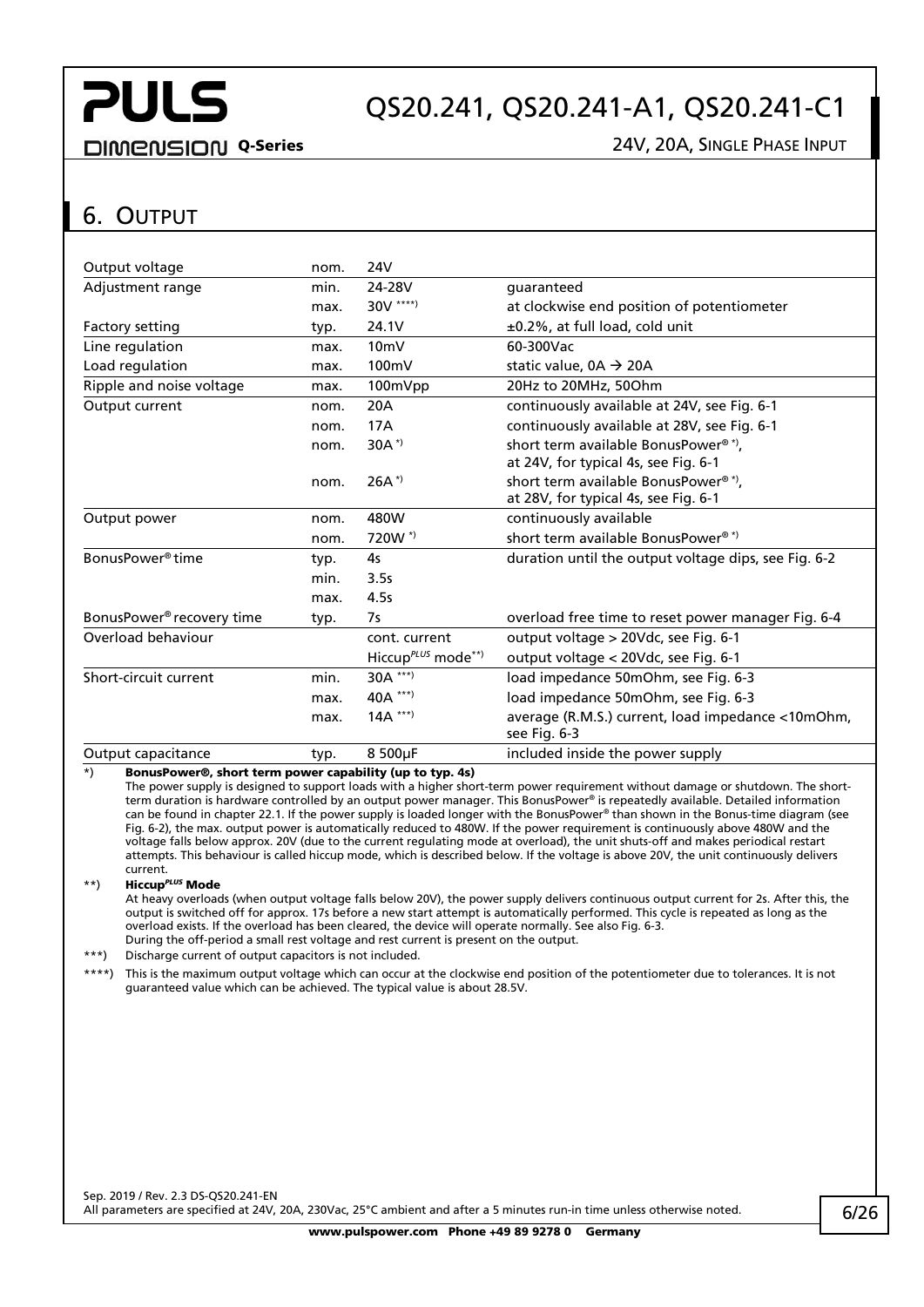## QS20.241, QS20.241-A1, QS20.241-C1

#### Peak current capability (up to several milliseconds)

The power supply can deliver a peak current which is higher than the specified short term current. This helps to start current demanding loads or to safely operate subsequent circuit breakers.

The extra current is supplied by the output capacitors inside the power supply. During this event, the capacitors will be discharged and causes a voltage dip on the output. Detailed curves can be found in chapter [22.2.](#page-21-0)

| Peak current voltage dips | typ. | from 24V to 20V | at 40A for 50ms, resistive load |
|---------------------------|------|-----------------|---------------------------------|
|                           | typ. | from 24V to 17V | at 100A for 2ms, resistive load |
|                           | typ. | from 24V to 16V | at 100A for 5ms, resistive load |

<span id="page-6-0"></span>



Fig. 6-2 Bonus time vs. output power

<span id="page-6-1"></span>

<span id="page-6-3"></span>

<span id="page-6-2"></span>

The BonusPower® is available as soon as power comes on and immediately after the end of an output short circuit or output overload.



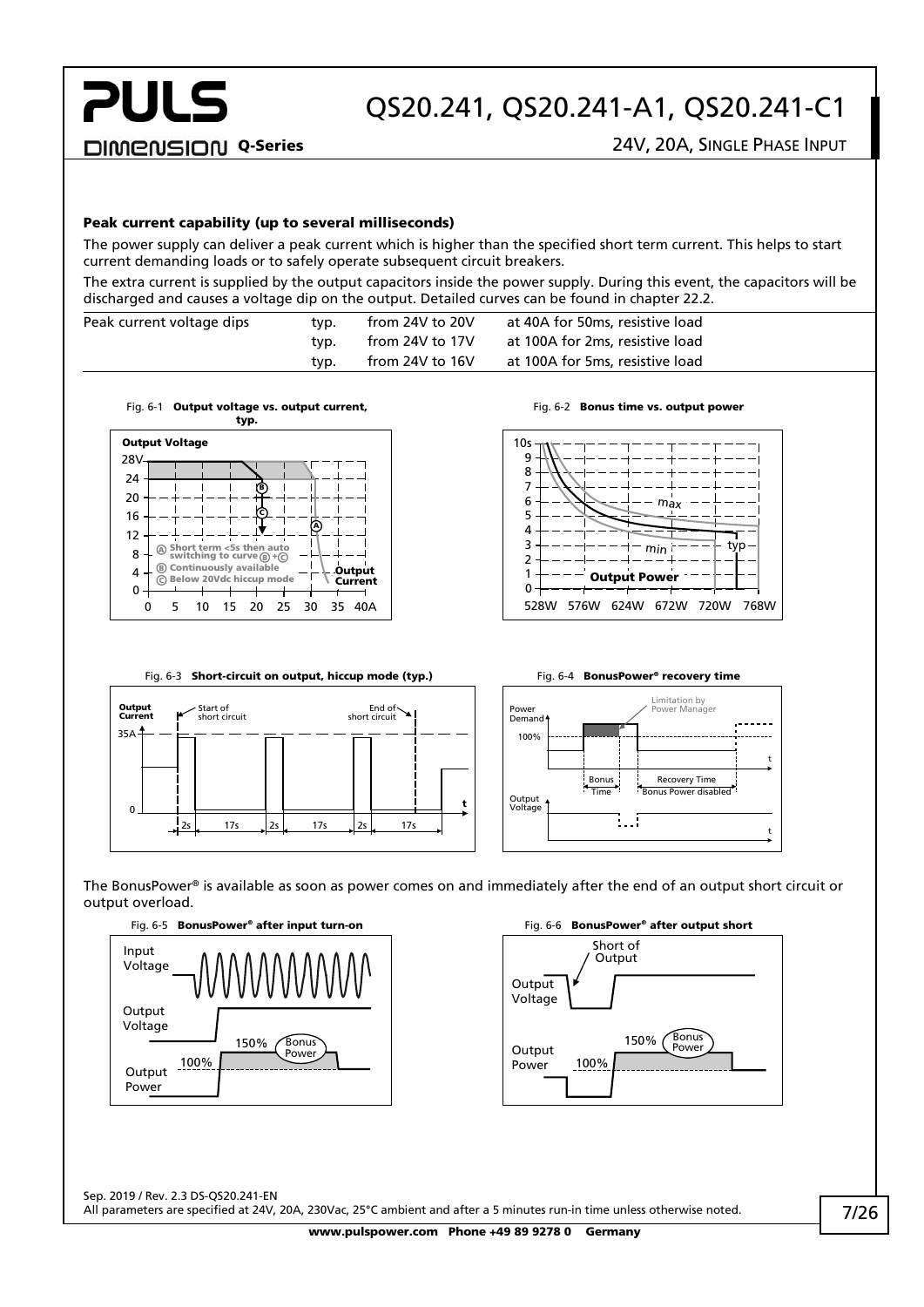## QS20.241, QS20.241-A1, QS20.241-C1

DIMENSION Q-Series 24V, 20A, SINGLE PHASE INPUT

## <span id="page-7-0"></span>7. HOLD-UP TIME

|      | <b>AC 100V</b>   | <b>AC 120V</b>   | <b>AC 230V</b>   |                           |
|------|------------------|------------------|------------------|---------------------------|
| typ. | 64 <sub>ms</sub> | 64 <sub>ms</sub> | 99 <sub>ms</sub> | at 24V, 10A, see Fig. 7-1 |
| typ. | 32 <sub>ms</sub> | 32 <sub>ms</sub> | 51 <sub>ms</sub> | at 24V, 20A, see Fig. 7-1 |
|      |                  |                  |                  |                           |

<span id="page-7-2"></span>



## <span id="page-7-1"></span>8. DC-OK RELAY CONTACT

This feature monitors the output voltage, which is produced by the power supply itself. It is independent of a back-fed voltage from a unit connected in parallel to the power supply output.

| Contact closes    | As soon as the output voltage reaches the adjusted output voltage level.                                                                                                               |                                                                    |                       |  |
|-------------------|----------------------------------------------------------------------------------------------------------------------------------------------------------------------------------------|--------------------------------------------------------------------|-----------------------|--|
| Contact opens     | As soon as the output voltage dips more than 10% below the adjusted output voltage.<br>Short dips will be extended to a signal length of 250ms. Dips shorter than 1ms will be ignored. |                                                                    |                       |  |
| Contact re-closes |                                                                                                                                                                                        | As soon as the output voltage exceeds 90% of the adjusted voltage. |                       |  |
| Contact ratings   | max                                                                                                                                                                                    | 60Vdc 0.3A, 30Vdc 1A, 30Vac 0.5A                                   | resistive load        |  |
|                   | min                                                                                                                                                                                    | 1mA at 5Vdc                                                        | min. permissible load |  |
| Isolation voltage | See dielectric strength table in section 18.                                                                                                                                           |                                                                    |                       |  |



Note: The DC-ok feature requires that the output voltage reaches the nominal (=adjusted) level after turn-on in order to function according to specification. If this level cannot be achieved, the overload lamp will be on and the DC-ok contact will be open. The overload signal will only shut off as soon as the adjusted voltage is reached. This is an important condition to consider particularly, if the load is a battery, the power supply is used in parallel or the power supply is used for N+1 redundant systems.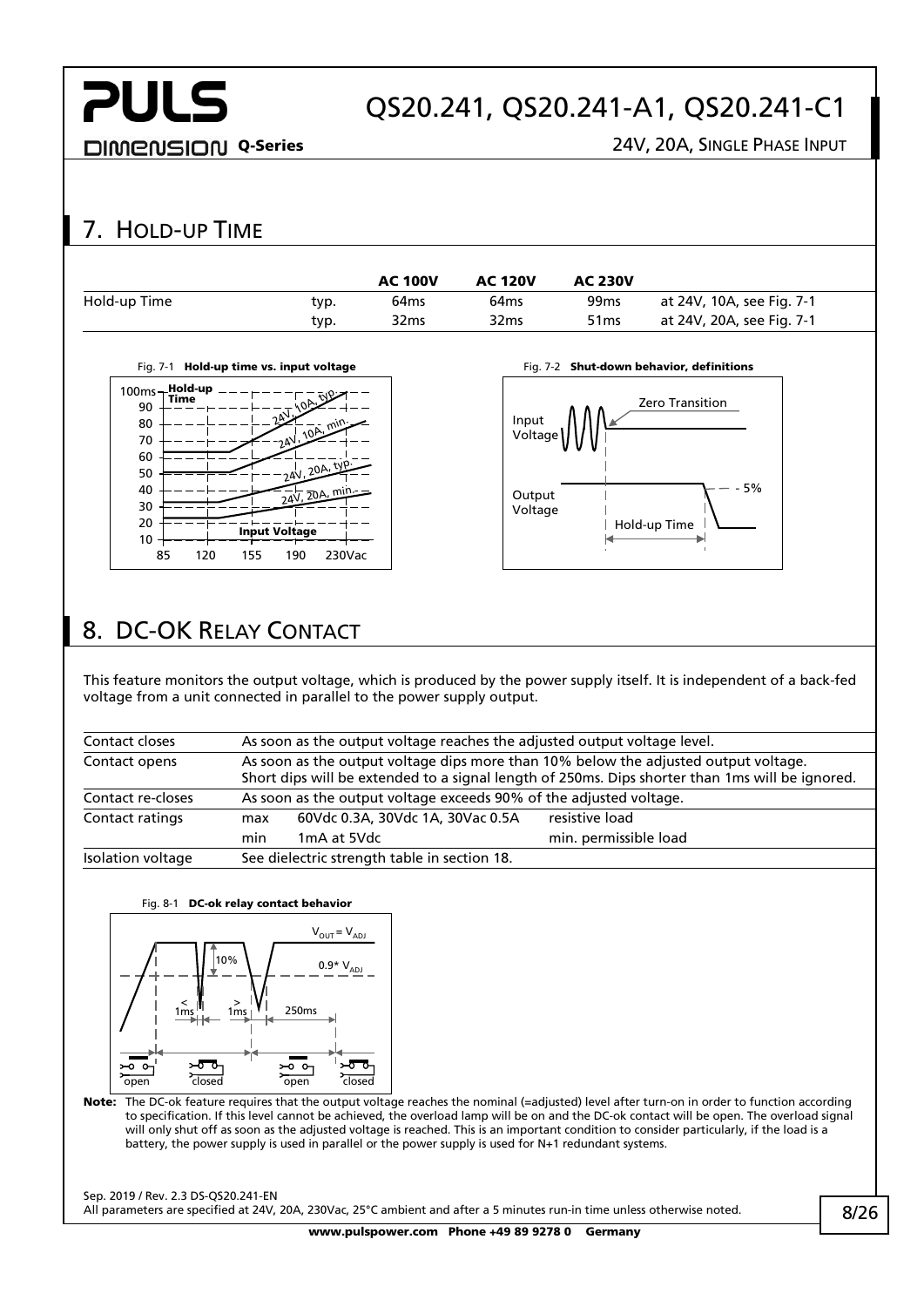DIMENSION Q-Series 24V, 20A, SINGLE PHASE INPUT

### <span id="page-8-0"></span>9. EFFICIENCY AND POWER LOSSES

|                       |      | <b>AC 100V</b> | <b>AC 120V</b> | <b>AC 230V</b> |                                                  |
|-----------------------|------|----------------|----------------|----------------|--------------------------------------------------|
| Efficiency            | typ. | 91.6%          | 92.4%          | 93.9%          | at 24V, 20A                                      |
| Average efficiency *) | typ. | 91.0%          | 91.8%          | 92.9%          | 25% at 5A, 25% at 10A, 25%<br>at 15A. 25% at 20A |
| Power losses          | typ. | 9.0W           | 9.2W           | 10.0W          | at 24V, 0A                                       |
|                       | typ. | 44.0W          | 39.6W          | 31.4W          | at 24V, 20A                                      |

\*) The average efficiency is an assumption for a typical application where the power supply is loaded with 25% of the nominal load for 25% of the time, 50% of the nominal load for another 25% of the time, 75% of the nominal load for another 25% of the time and with 100% of the nominal load for the rest of the time.



Fig. 9-1 Efficiency vs. output current at 24V,

#### Fig. 9-3 Efficiency vs. input voltage at 24V, 20A, typ.



#### Fig. 9-2 Losses vs. output current at 24V, typ.



Fig. 9-4 Losses vs. input voltage at 24V, 20A, typ.

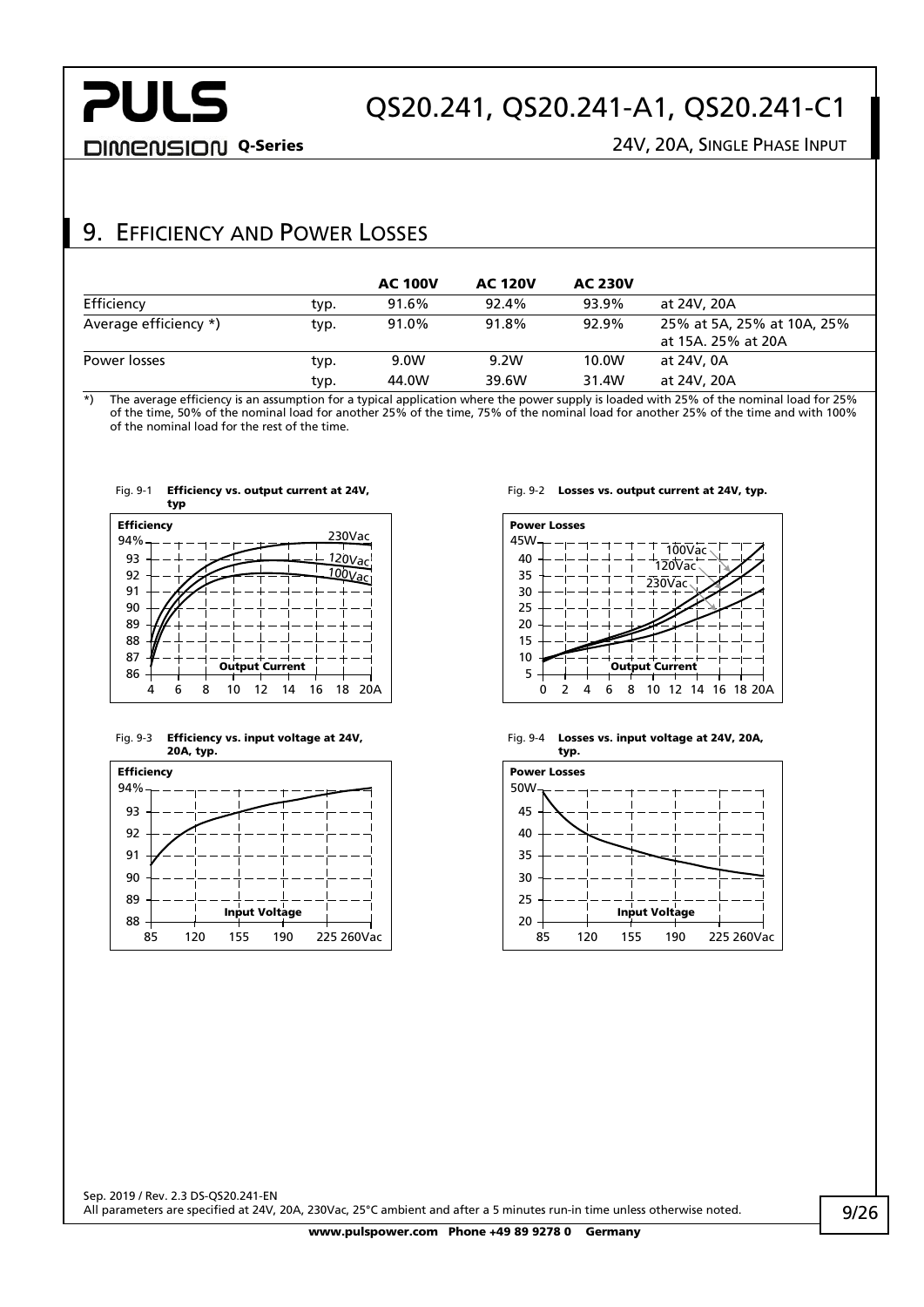**DIMENSION Q-Series** 24V, 20A, SINGLE PHASE INPUT

## <span id="page-9-0"></span>10. LIFETIME EXPECTANCY AND MTBF

|                              | <b>AC 100V</b> | <b>AC 120V</b> | <b>AC 230V</b> |                                             |
|------------------------------|----------------|----------------|----------------|---------------------------------------------|
| Lifetime expectancy *)       | 54 000h        | 59 000h        | 71 000h        | at 24V, 20A and 40°C                        |
|                              | 135 000h       | 143 000h       | 164 000h       | at 24V, 10A and 40°C                        |
|                              | 153 000h *)    | 165 000h *)    | 200 000h *)    | at 24V, 20A and 25°C                        |
| MTBF **) SN 29500, IEC 61709 | 407 000h       | 441 000h       | 469 000h       | at 24V, 20A and 40 $^{\circ}$ C             |
|                              | 749 000h       | 799 000h       | 840 000h       | at 24V, 20A and 25 $\degree$ C              |
| MTBF **) MIL HDBK 217F       | 204 000h       | 215 000h       | 229 000h       | at 24V, 20A and 40°C; Ground<br>Benign GB40 |
|                              | 273 000h       | 288 000h       | 308 000h       | at 24V, 20A and 25°C; Ground<br>Benign GB25 |

 $\overrightarrow{r}$ ) The Lifetime expectancy shown in the table indicates the minimum operating hours (service life) and is determined by the lifetime expectancy of the built-in electrolytic capacitors. Lifetime expectancy is specified in operational hours and is calculated according to the capacitor's manufacturer specification. The manufacturer of the electrolytic capacitors only guarantees a maximum life of up to 15 years (131 400h). Any number exceeding this value is a calculated theoretical lifetime which can be used to compare devices.

\*\*) MTBF stands for Mean Time Between Failure, which is calculated according to statistical device failures, and indicates reliability of a device. It is the statistical representation of the likelihood of a unit to fail and does not necessarily represent the life of a product. The MTBF figure is a statistical representation of the likelihood of a device to fail. A MTBF figure of e.g. 1 000 000h means that statistically one unit will fail every 100 hours if 10 000 units are installed in the field. However, it can not be determined if the failed unit has been running for 50 000h or only for 100h.

## <span id="page-9-1"></span>11. FUNCTIONAL DIAGRAM

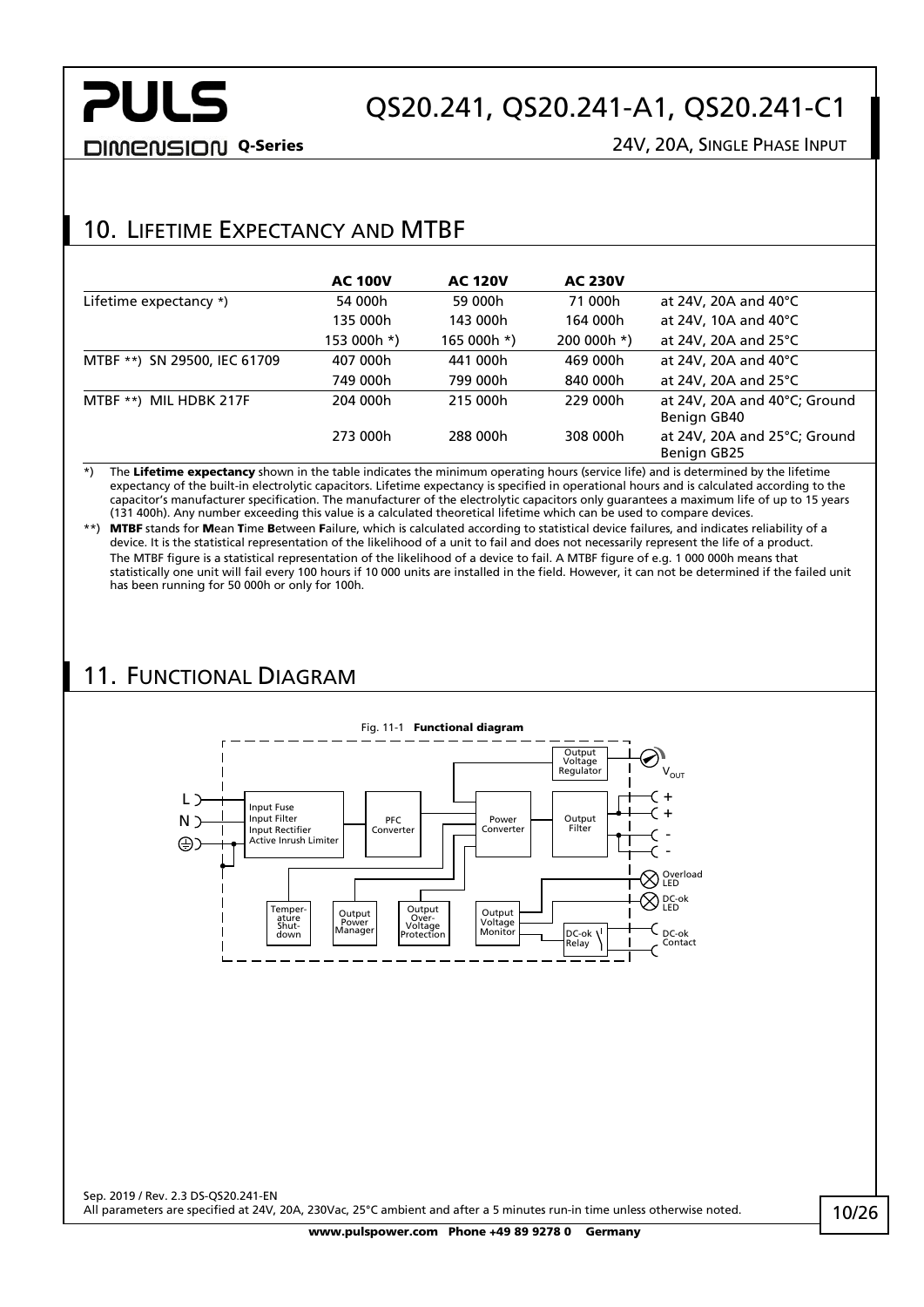## QS20.241, QS20.241-A1, QS20.241-C1

DIMENSION Q-Series 24V, 20A, SINGLE PHASE INPUT

### <span id="page-10-0"></span>12. TERMINALS AND WIRING

Bi-stable, quick-connect spring clamp terminals. Shipped in open position.

- IP20 Finger safe construction.

- Suitable for field- and factory installation.

|                                            | <b>Input</b>              | Output                    | <b>DC-OK-Signal</b>         |
|--------------------------------------------|---------------------------|---------------------------|-----------------------------|
| Type                                       | spring-clamp terminals    | spring-clamp terminals    | spring-clamp terminals      |
| Solid wire                                 | $0.5 - 6$ mm <sup>2</sup> | $0.5 - 6$ mm <sup>2</sup> | $0.3 - 4$ mm <sup>2</sup>   |
| Stranded wire                              | $0.5 - 4$ mm <sup>2</sup> | $0.5 - 4$ mm <sup>2</sup> | $0.3 - 2.5$ mm <sup>2</sup> |
| American Wire Gauge                        | 20-10 AWG                 | 20-10 AWG                 | 26-12 AWG                   |
| Wire stripping length                      | 10mm / 0.4inch            | 10mm / 0.4inch            | 6mm/0.25inch                |
| Max. wire diameter<br>(including ferrules) | 2.8 <sub>mm</sub>         | 2.8 <sub>mm</sub>         | 2.25mm                      |

#### Instructions:

- a)Use appropriate copper cables that are designed for minimum operating temperatures of:
	- 60°C for ambient up to 45°C and
	- 75°C for ambient up to 60°C minimum
	- 90°C for ambient up to 70°C minimum.
- b)Follow national installation codes and installation regulations!
- c) Ensure that all strands of a stranded wire enter the terminal connection!
- d)Do not use the unit without PE connection.
- e)Unused terminal compartments should be securely tightened.

f) Ferrules are allowed.



#### Daisy Chaining of Outputs:

Daisy chaining (jumping from one power supply output to the next) is allowed as long as the average output current through one terminal pin does not exceed 25A. If the current is higher, use a separate distribution terminal block as shown in [Fig. 12-3.](#page-10-1)





#### Fig. 12-2 Daisy chaining of outputs Fig. 12-3 Using distribution terminals

<span id="page-10-1"></span>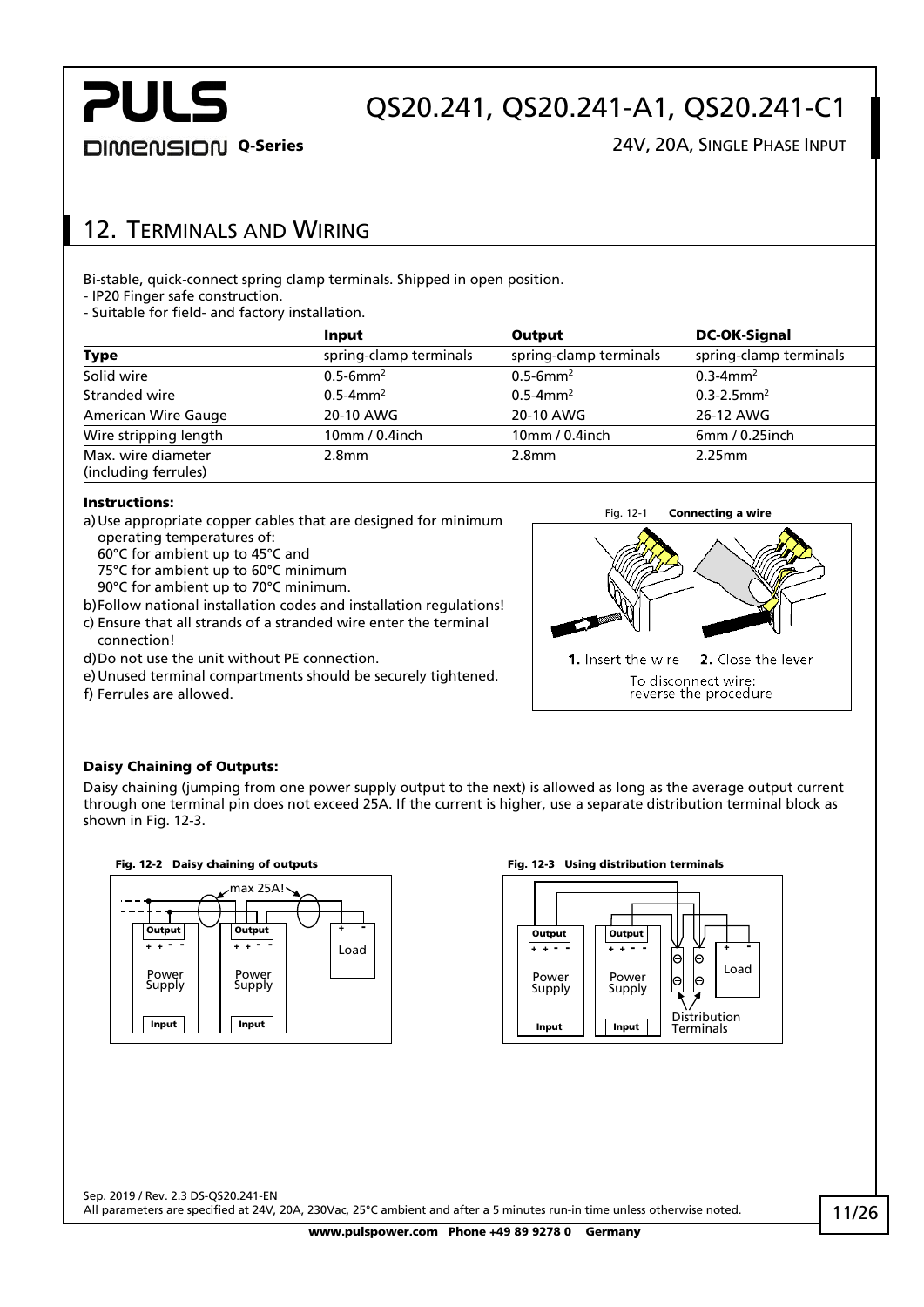## QS20.241, QS20.241-A1, QS20.241-C1

DIMENSION Q-Series 24V, 20A, SINGLE PHASE INPUT

#### <span id="page-11-0"></span>13. FRONT SIDE AND USER ELEMENTS Fig. 13-1 Front side A Input Terminals (Quick-connect spring-clamp terminals) N, L Line input ⊕ PE (Protective Earth) input **B** Output Terminals (Quick-connect spring-clamp terminals, two pins per pole)  $24 - 26$ + Positive output DC of – Negative (return) output C DC-OK Relay Contact (Quick-connect spring-clamp terminals) The DC-OK relay contact is synchronized with the DC-OK LED. See chapter [8](#page-7-1) for details. лн pimenisioni D Output voltage potentiometer Open the flap to adjust the output voltage. Factory set: 24.1V E DC-OK LED (green) On, when the output voltage is >90% of the adjusted output voltage QS20 F Overload LED (red) AC 100-240\ On, when the voltage on the output terminals is <90% of the ⊕ N adjusted output voltage, or in case of a short circuit in the output. Input voltage is required.

#### Indicators, LEDs

|                                      | <b>Overload LED</b> | <b>DC-OK LED</b> | <b>DC-OK Contact</b> |
|--------------------------------------|---------------------|------------------|----------------------|
| Normal mode                          | OFF                 | OΝ               | Closed               |
| During BonusPower <sup>®</sup>       | <b>OFF</b>          | ΟN               | Closed               |
| Overload ( $V_{\text{OUT}} < 90\%$ ) | *)                  | <b>OFF</b>       | Open                 |
| Output short circuit                 | *,                  | <b>OFF</b>       | <b>Open</b>          |
| Temperature Shut-down                | *,                  | <b>OFF</b>       | Open                 |
| No input power                       | OFF                 | <b>OFF</b>       | Open                 |

\*) Up to 4s of overloading, the power supply delivers continuous output current. After this, the output power is reduced to nearly zero for approx. 17s before a new start attempt is automatically performed. If the overload has been cleared, the device will operate normally. If the overload still exists, the output current will be delivered for 2 to 4s (depending on the overload) again followed by a 17s rest time. This cycle is repeated as long as the overload exists.

The red overload LED is permanently on when the overload current is continuously flowing. During the 17s rest period, the red LED is flashing with a frequency of approx. 1.3Hz.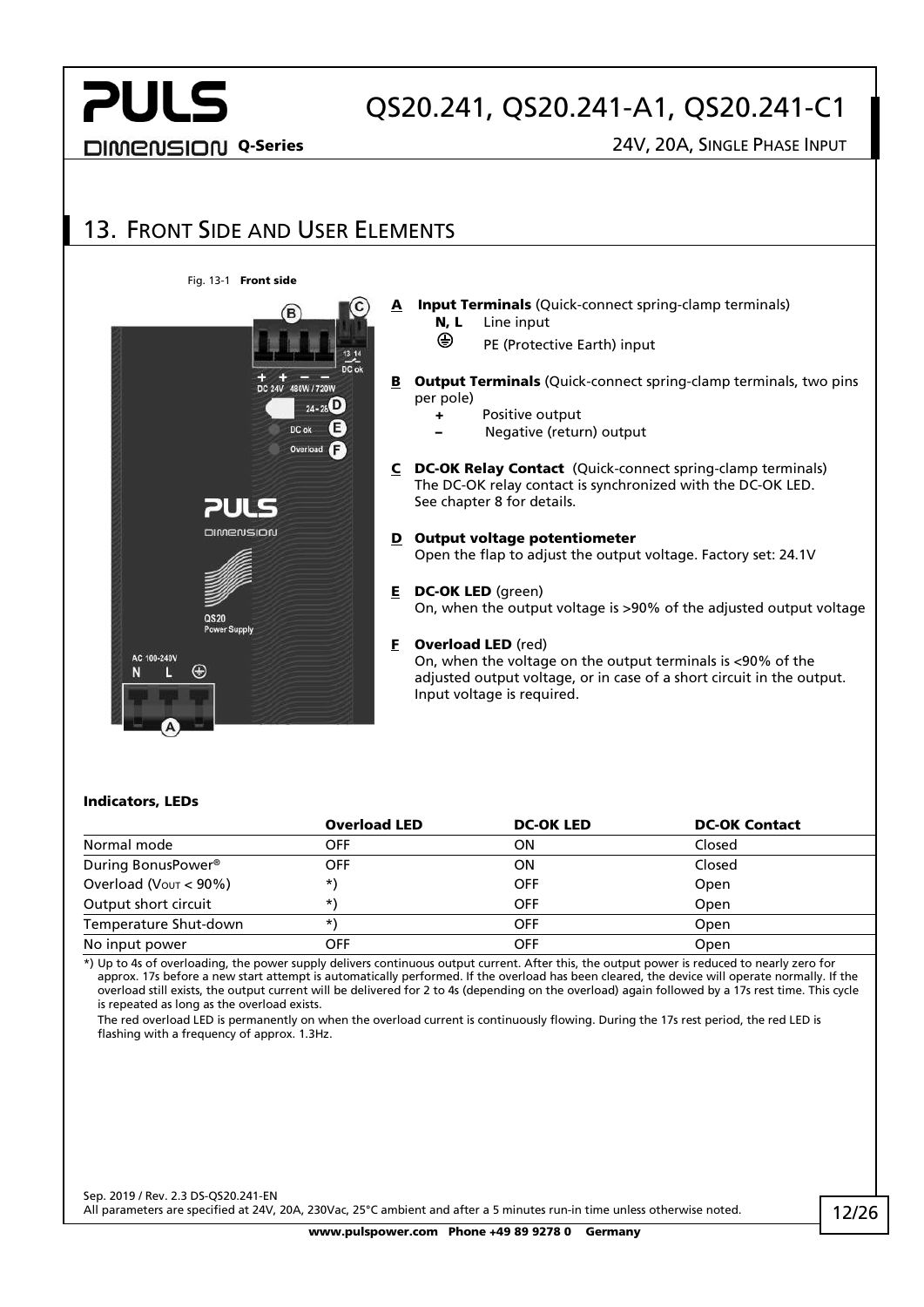## QS20.241, QS20.241-A1, QS20.241-C1

**DIMENSION Q-Series** 24V, 20A, SINGLE PHASE INPUT

## <span id="page-12-0"></span>14. EMC

The power supply is suitable for applications in industrial environment as well as in residential, commercial and light industry environment without any restrictions. A detailed EMC report is available on request.

| <b>EMC Immunity</b>            | According generic standards: EN 61000-6-1 and EN 61000-6-2 |                                                          |                    |             |
|--------------------------------|------------------------------------------------------------|----------------------------------------------------------|--------------------|-------------|
| Electrostatic discharge        | EN 61000-4-2                                               | contact discharge                                        | 8kV                | Criterion A |
|                                |                                                            | air discharge                                            | 15kV               | Criterion A |
| Electromagnetic RF field       | EN 61000-4-3                                               | 80MHz-2.7GHz                                             | 10V/m              | Criterion A |
| <b>Fast transients (Burst)</b> | EN 61000-4-4                                               | input lines                                              | 4kV                | Criterion A |
|                                |                                                            | output lines                                             | 2kV                | Criterion A |
|                                |                                                            | DC-OK signal (coupling clamp)                            | 1kV                | Criterion A |
| Surge voltage on input         | EN 61000-4-5                                               | $L \rightarrow N$                                        | 2kV                | Criterion A |
|                                |                                                            | $L \rightarrow PE, N \rightarrow PE$                     | 4kV                | Criterion A |
| Surge voltage on output        | EN 61000-4-5                                               | $+ \rightarrow -$                                        | 1kV                | Criterion A |
|                                |                                                            | + / - → PE                                               | 1kV                | Criterion A |
| Surge voltage on DC-OK         | EN 61000-4-5                                               | DC-OK signal $\rightarrow$ PE                            | 1kV                | Criterion A |
| Conducted disturbance          | EN 61000-4-6                                               | 0.15-80MHz                                               | 10V                | Criterion A |
| Mains voltage dips             | EN 61000-4-11                                              | 0% of 100Vac                                             | 0Vac, 20ms         | Criterion A |
|                                |                                                            | 40% of 100Vac                                            | 40Vac, 200ms       | Criterion C |
|                                |                                                            | 70% of 100Vac                                            | 70Vac, 500ms       | Criterion A |
|                                |                                                            | 0% of 200Vac                                             | 0Vac, 20ms         | Criterion A |
|                                |                                                            | 40% of 200Vac                                            | 80Vac, 200ms       | Criterion A |
|                                |                                                            | 70% of 200Vac                                            | 140Vac, 500ms      | Criterion A |
| Voltage interruptions          | EN 61000-4-11                                              | 0% of 200Vac (=0V)                                       | 5000ms             | Criterion C |
| Voltage sags                   | <b>SEMI F47 0706</b>                                       | dips on the input voltage according to SEMI F47 standard |                    |             |
|                                |                                                            | 80% of 120Vac (96Vac)                                    | 1000 <sub>ms</sub> | Criterion A |
|                                |                                                            | 70% of 120Vac (84Vac)                                    | 500 <sub>ms</sub>  | Criterion A |
|                                |                                                            | 50% of 120Vac (60Vac)                                    | 200 <sub>ms</sub>  | Criterion A |
| Powerful transients            | <b>VDE 0160</b>                                            | over entire load range                                   | 750V, 1.3ms        | Criterion C |
|                                |                                                            |                                                          |                    |             |

#### Criterions:

A: Power supply shows normal operation behavior within the defined limits.

C: Temporary loss of function is possible. Power supply may shut-down and restarts by itself. No damage or hazards for the power supply will occur.

| <b>EMC Emission</b>                    | According generic standards: EN 61000-6-3 and EN 61000-6-4 |                                                                  |  |  |
|----------------------------------------|------------------------------------------------------------|------------------------------------------------------------------|--|--|
| Conducted emission<br>input lines      | EN 55011, EN 55022, FCC Part 15, CISPR 11, CISPR 22        | Class B                                                          |  |  |
| Conducted emission<br>output lines **) | IEC/CISPR 16-1-2, IEC/CISPR 16-2-1                         | limits for DC power port acc. EN<br>61000-6-3 not fulfilled ***) |  |  |
| Radiated emission                      | EN 55011, EN 55022                                         | Class B                                                          |  |  |
| Harmonic input current                 | EN 61000-3-2                                               | fulfilled for class A equipment                                  |  |  |
| Voltage fluctuations, flicker          | EN 61000-3-3                                               | fulfilled *)                                                     |  |  |

This device complies with FCC Part 15 rules.

Operation is subjected to following two conditions: (1) this device may not cause harmful interference, and (2) this device must accept any interference received, including interference that may cause undesired operation.

\*) tested with constant current loads, non pulsing

\*\*) for information only, not mandatory for EN 61000-6-3

\*\*\*) Quasi-peak values fulfilled, average values +5dB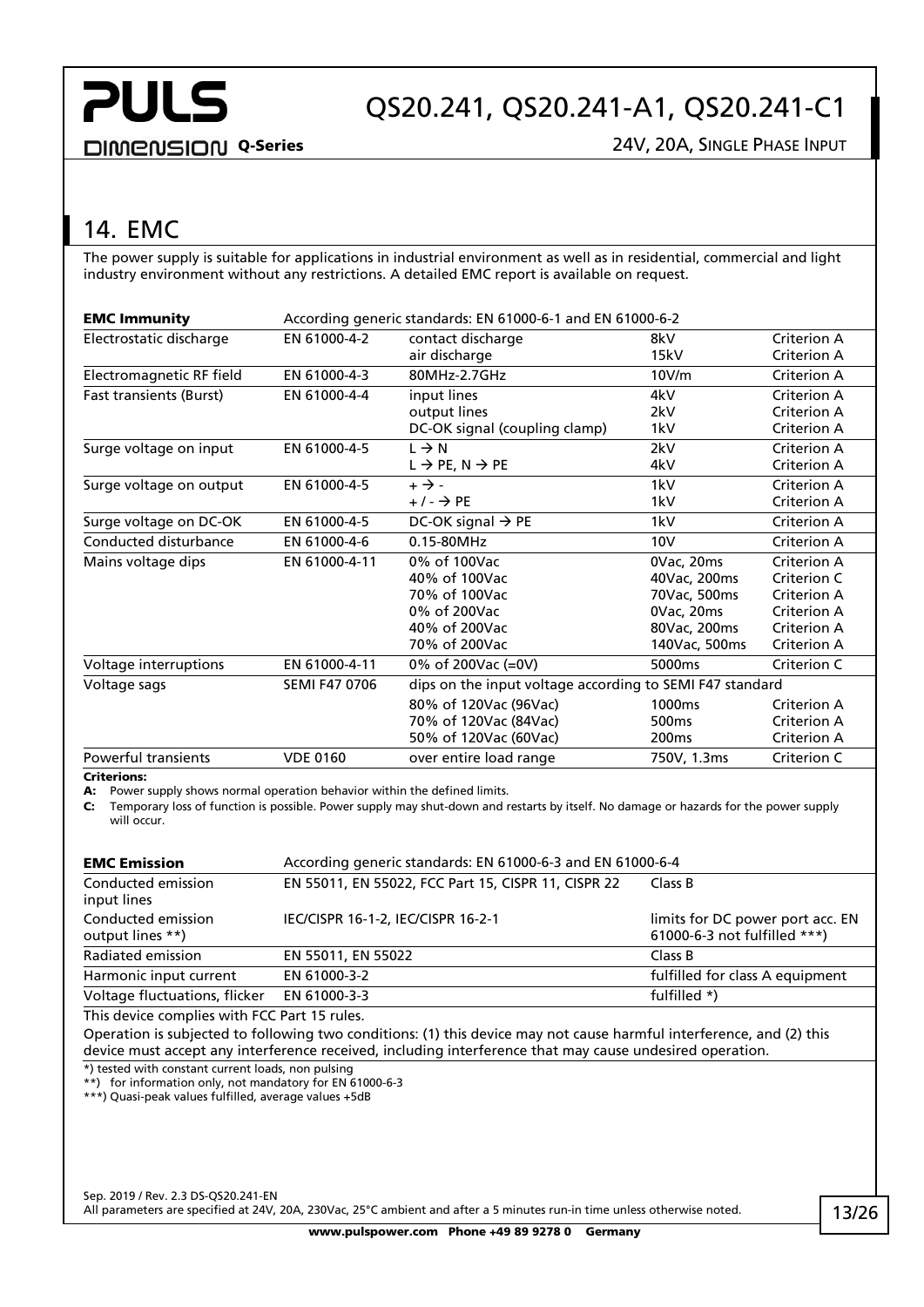## QS20.241, QS20.241-A1, QS20.241-C1

DIMENSION Q-Series 24V, 20A, SINGLE PHASE INPUT

| <b>Switching Frequencies</b> | The power supply has four converters with four different switching frequencies included.<br>One is nearly constant. The others are input voltage and load dependent. |                                                   |  |
|------------------------------|----------------------------------------------------------------------------------------------------------------------------------------------------------------------|---------------------------------------------------|--|
| Switching frequency 1        | 100kHz                                                                                                                                                               | Resonant converter, nearly constant               |  |
| Switching frequency 2        | 110kHz to 500kHz                                                                                                                                                     | Boost converter, input voltage and load dependent |  |
| Switching frequency 3        | 73kHz to 114kHz                                                                                                                                                      | PFC converter, input voltage and load dependent   |  |
| Switching frequency 4        | 35kHz to 45kHz                                                                                                                                                       | Aux. converter, input voltage and load dependent  |  |

### <span id="page-13-0"></span>15. ENVIRONMENT

| Operational temperature *) | -25°C to +70°C (-13°F to 158°F)                             | reduce output power according Fig. 15-1                                                      |
|----------------------------|-------------------------------------------------------------|----------------------------------------------------------------------------------------------|
| Storage temperature        | -40 to $+85^{\circ}$ C (-40°F to 185°F)                     | for storage and transportation                                                               |
| Output de-rating           | $12W$ <sup>o</sup> C                                        | 60-70°C (140°F to 158°F)                                                                     |
| Humidity **)               | 5 to 95% r.H.                                               | IEC 60068-2-30                                                                               |
| Vibration sinusoidal       | 2-17.8Hz: ±1.6mm; 17.8-500Hz: 2g<br>2 hours / axis          | IEC 60068-2-6                                                                                |
| Shock                      | 15g 6ms, 10g 11ms<br>3 bumps / direction, 18 bumps in total | IEC 60068-2-27, DIN-rail mounting                                                            |
|                            | 30g 6ms, 20g 11ms<br>3 bumps / direction, 18 bumps in total | IEC 60068-2-27, with wall mounting bracket<br>ZM2.WALL                                       |
| Altitude                   | 0 to 2000m (0 to 6 560ft)                                   | without any restrictions                                                                     |
|                            | 2000 to 6000m (6 560 to 20 000ft)                           | reduce output power or ambient temperature,<br>see Fig. 15-2                                 |
|                            |                                                             | IEC 62103, EN 50178, overvoltage category II                                                 |
| Altitude de-rating         | 30W/1000m or 5°C/1000m                                      | > 2000m (6500ft), see Fig. 15-2                                                              |
| Over-voltage category      | Ш                                                           | IEC 62103, EN 50178, altitudes up to 2000m                                                   |
|                            | Ш                                                           | altitudes from 2000m to 6000m                                                                |
| Degree of pollution        | 2                                                           | IEC 62103, EN 50178, not conductive                                                          |
| LABS compatibility         | use in paint shops.                                         | The unit does not release any silicone or other LABS-critical substances and is suitable for |

\*) Operational temperature is the same as the ambient temperature and is defined as the air temperature 2cm below the unit.

\*\*) Do not energize while condensation is present

<span id="page-13-1"></span>

<span id="page-13-2"></span>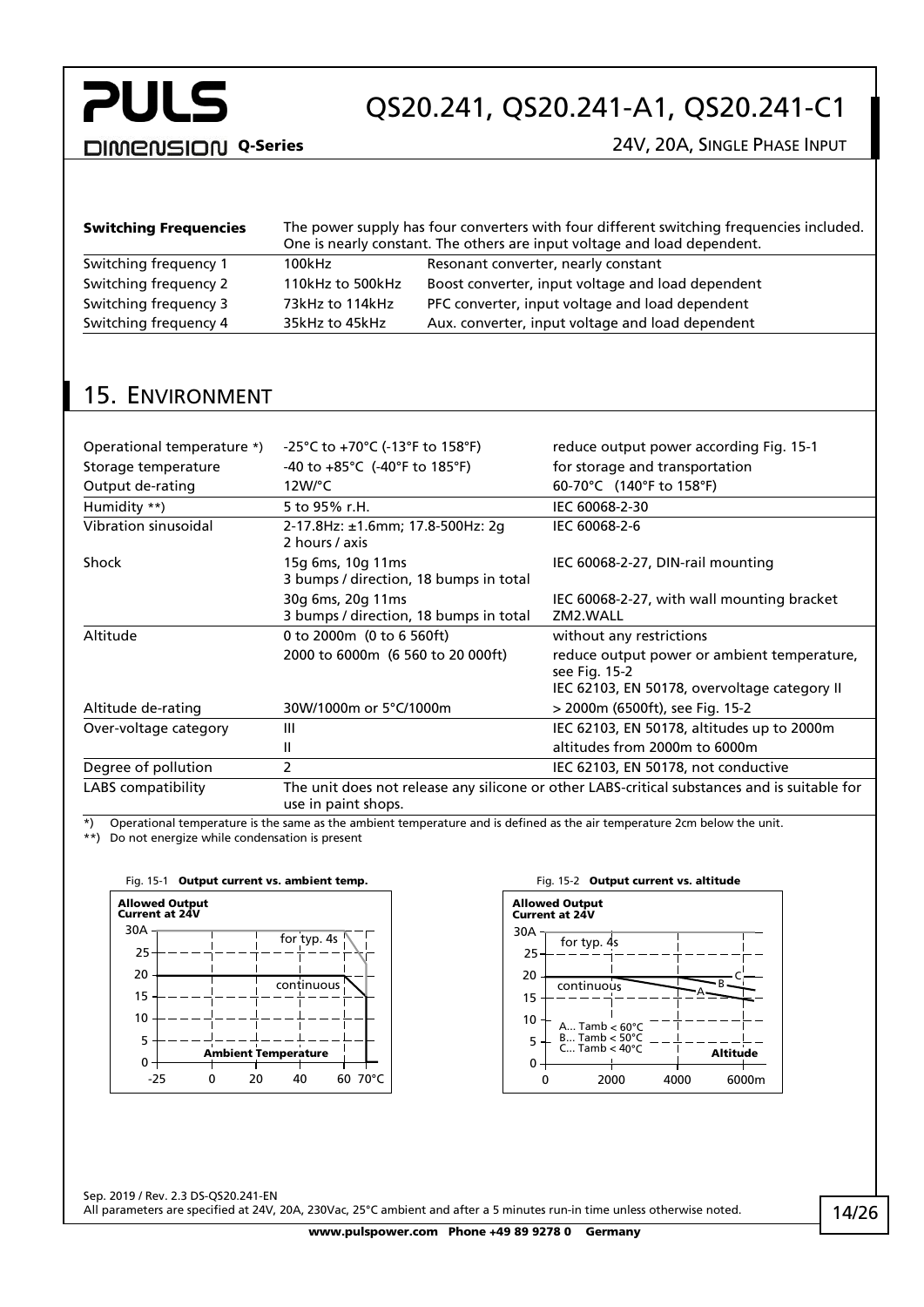## QS20.241, QS20.241-A1, QS20.241-C1

DIMENSION Q-Series 24V, 20A, SINGLE PHASE INPUT

### <span id="page-14-0"></span>16. PROTECTION FEATURES

| Output protection                                                  | Electronically protected against overload, no-load and short-circuits *) |                                                                                                                                                                       |  |
|--------------------------------------------------------------------|--------------------------------------------------------------------------|-----------------------------------------------------------------------------------------------------------------------------------------------------------------------|--|
| Output over-voltage protection                                     | typ. 32Vdc<br>max. 37Vdc                                                 | In case of an internal power supply defect, a redundant<br>circuit limits the maximum output voltage. The output<br>shuts down and automatically attempts to restart. |  |
| Degree of protection                                               | IP 20                                                                    | <b>EN/IEC 60529</b>                                                                                                                                                   |  |
| Penetration protection                                             | $>$ 3.5mm / $>$ 5mm                                                      | top side / bottom side; e.g. screws, small parts                                                                                                                      |  |
| Over-temperature protection                                        | ves                                                                      | Output shut-down with automatic restart                                                                                                                               |  |
| Input transient protection                                         | MOV (Metal Oxide Varistor)                                               |                                                                                                                                                                       |  |
| Internal input fuse                                                | included                                                                 | not user replaceable                                                                                                                                                  |  |
| In case of a protection event, audible noise may occur.<br>$\star$ |                                                                          |                                                                                                                                                                       |  |

### <span id="page-14-1"></span>17. SAFETY FEATURES

| Input / output separation *)    | <b>SELV</b>                     | <b>IEC/EN 60950-1</b>                               |
|---------------------------------|---------------------------------|-----------------------------------------------------|
|                                 | <b>PELV</b>                     | IEC/EN 60204-1, EN 50178, IEC 62103, IEC 60364-4-41 |
|                                 | double or reinforced insulation |                                                     |
| Class of protection             |                                 | PE (Protective Earth) connection required           |
| Isolation resistance            | > 5MOhm                         | input to output, 500Vdc                             |
| PE resistance                   | $< 0.1$ Ohm                     |                                                     |
| Touch current (leakage current) | typ. 0.23mA / 0.63mA            | 100Vac, 50Hz, TN-, TT-mains / IT-mains              |
|                                 | typ. 0.34mA / 0.93mA            | 120Vac, 60Hz, TN-, TT-mains / IT-mains              |
|                                 | typ. 0.58mA / 1.56mA            | 230Vac, 50Hz, TN-, TT-mains / IT-mains              |
|                                 | $< 0.31$ mA / 0.77mA            | 110Vac, 50Hz, TN-, TT-mains / IT-mains              |
|                                 | $< 0.45$ mA / 1.13mA            | 132Vac, 60Hz, TN-, TT-mains / IT-mains              |
|                                 | $< 0.80$ mA / 2.00mA            | 264 Vac, 50 Hz, TN-, TT-mains / IT-mains            |

\*) double or reinforced insulation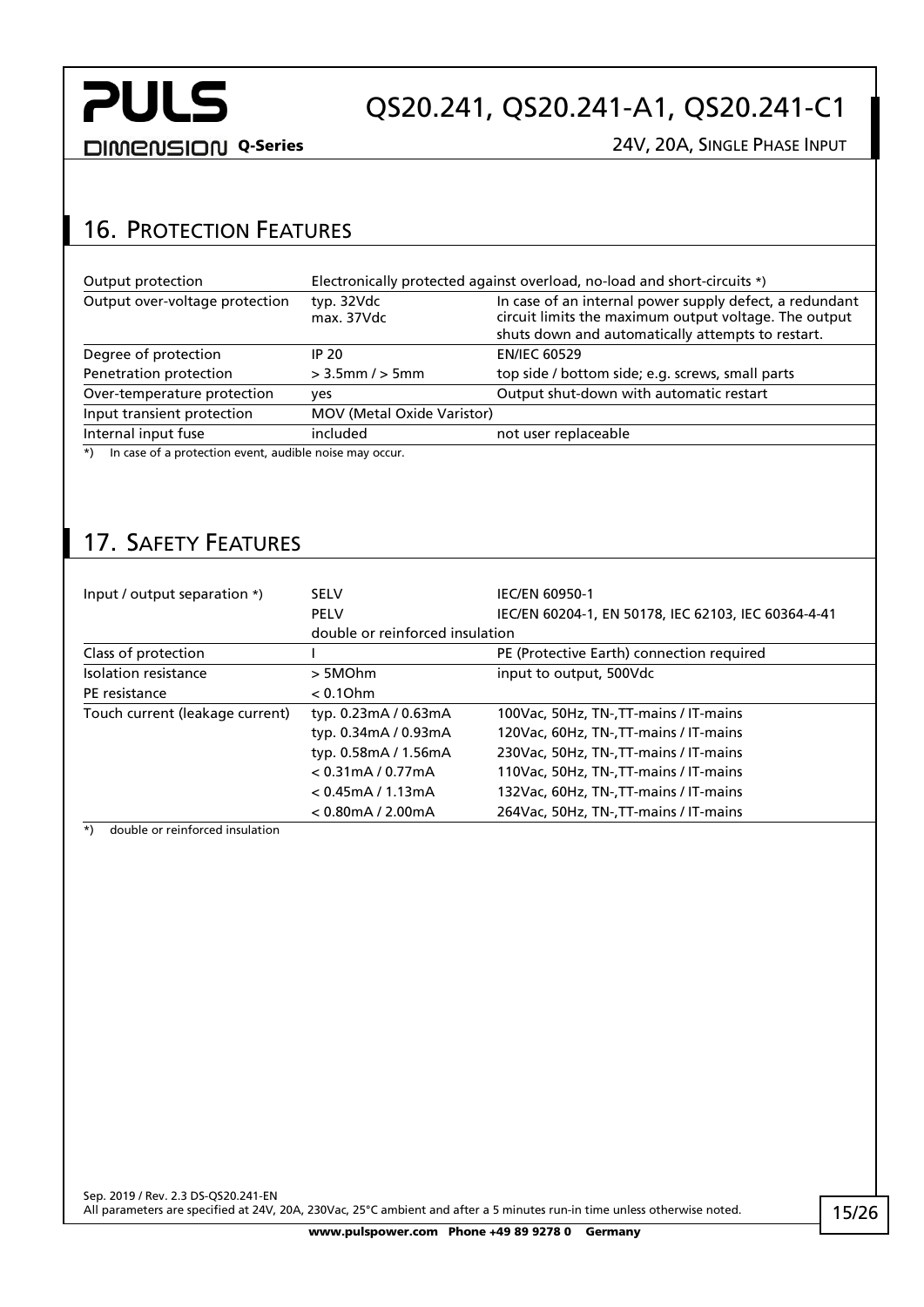## QS20.241, QS20.241-A1, QS20.241-C1

DIMENSION Q-Series 24V, 20A, SINGLE PHASE INPUT

### <span id="page-15-0"></span>18. DIELECTRIC STRENGTH

The output voltage is floating and has no ohmic connection to the ground. Type and factory tests are conducted by the manufacturer. Field tests may be conducted in the field using the appropriate test equipment which applies the voltage with a slow ramp (2s up and 2s down). Connect all input-terminals together as well as all output poles before conducting the test. When testing, set the cut-off current settings to the value in the table below.



|                         |     | А       | в       | C      | D      |
|-------------------------|-----|---------|---------|--------|--------|
| Type test               | 60s | 2500Vac | 3000Vac | 500Vac | 500Vac |
| Factory test            | 5s  | 2500Vac | 2500Vac | 500Vac | 500Vac |
| Field test              | 5s  | 2000Vac | 2000Vac | 500Vac | 500Vac |
| Cut-off current setting |     | >15mA   | >15mA   | >40mA  | >1mA   |

To fulfil the PELV requirements according to EN60204-1 § 6.4.1, we recommend that either the + pole, the – pole or any other part of the output circuit shall be connected to the protective earth system. This helps to avoid situations in which a load starts unexpectedly or can not be switched off when unnoticed earth faults occur.

B\*) When testing input to DC-OK ensure that the max. voltage between DC-OK and the output is not exceeded (column D). We recommend connecting DC-OK pins and the output pins together when performing the test.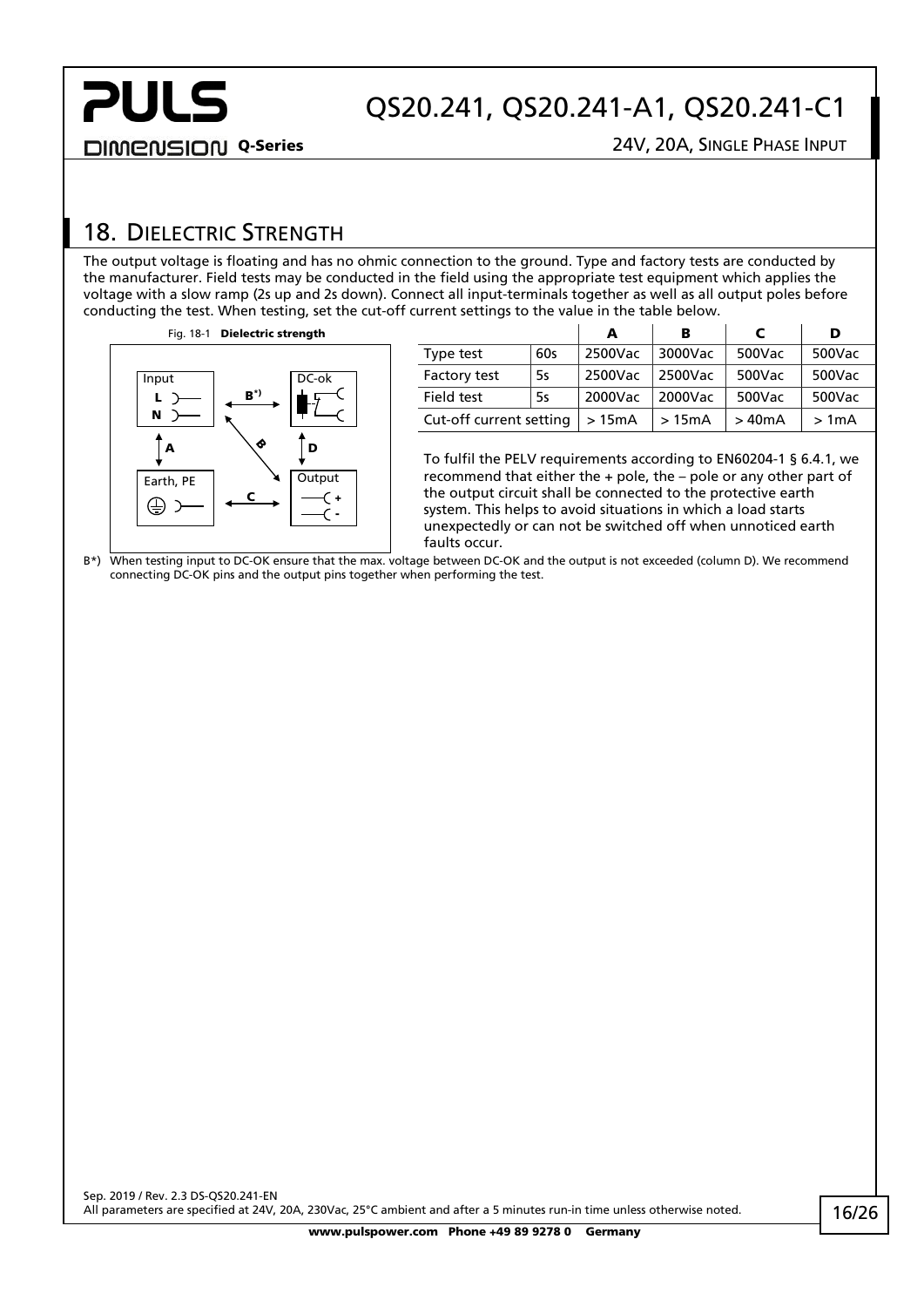## QS20.241, QS20.241-A1, QS20.241-C1

DIMENSION Q-Series 24V, 20A, SINGLE PHASE INPUT

### <span id="page-16-0"></span>19. APPROVALS

| <b>EC Declaration of Conformity</b>              | CE                                 | The CE mark indicates conformance with the<br>- EMC directive 2004/108/EC.<br>- Low-voltage directive (LVD) 2006/95/EC,<br>- RoHS directive 2011/65/EU and the<br>- ATEX directive 94/9/EC (only for QS20.241-A1) |
|--------------------------------------------------|------------------------------------|-------------------------------------------------------------------------------------------------------------------------------------------------------------------------------------------------------------------|
| IEC 60950-1<br>2 <sup>nd</sup> Edition           | <b>IECEE</b><br><b>CB SCHEME</b>   | CB Scheme,<br>Information Technology Equipment                                                                                                                                                                    |
| <b>UL 508</b>                                    | <b>US LISTED</b><br>IND. CONT. EQ. | Listed for use as Industrial Control Equipment;<br>U.S.A. (UL 508) and Canada (C22.2 No. 107-1-01);<br>E-File: E198865                                                                                            |
| UL 60950-1<br>2 <sup>nd</sup> Edition            | $\mathbf{c}$ $\mathbf{W}$ us       | Recognized for use as Information Technology Equipment,<br>Level 5; U.S.A. (UL 60950-1) and Canada (C22.2 No. 60950-1);<br>E-File: E137006<br>Applicable for altitudes up to 2000m.                               |
| ANSI / ISA 12.12.01-2007<br>(Class I Div 2)      |                                    | Recognized for use in Hazardous Location Class I Div 2 T3<br>Groups A, B, C, D systems; U.S.A. (ANSI / ISA 12.12.01-2007) and<br>Canada (C22.2 No. 213-M1987)                                                     |
| EN 60079-15<br><b>ATEX</b><br>(QS20.241-A1 only) | II 3G Ex ec nC II T3 Gc            | Suitable for use in Class 1 Zone 2 Groups IIa, IIb and IIc<br>locations. Number of ATEX certificate: EPS 09 ATEX 1 236 X<br>The power supply must be built-in in an IP54 enclosure.                               |
| Marine                                           | <b>ABS</b>                         | GL (Germanischer Lloyd) classified and<br>ABS (American Bureau for Shipping) PDA<br>Environmental category: C, EMC2<br>Marine and offshore applications                                                           |
| SEMI F47                                         | Stand <sub>a</sub>                 | <b>SEMI F47-0706</b><br>Ride-through compliance for semiconductor industry.<br>Full SEMI range compliance<br>(Input: AC120V or higher, output: < 480W)                                                            |
| <b>GOST P</b>                                    |                                    | Certificate of Conformity for Russia and other GUS countries                                                                                                                                                      |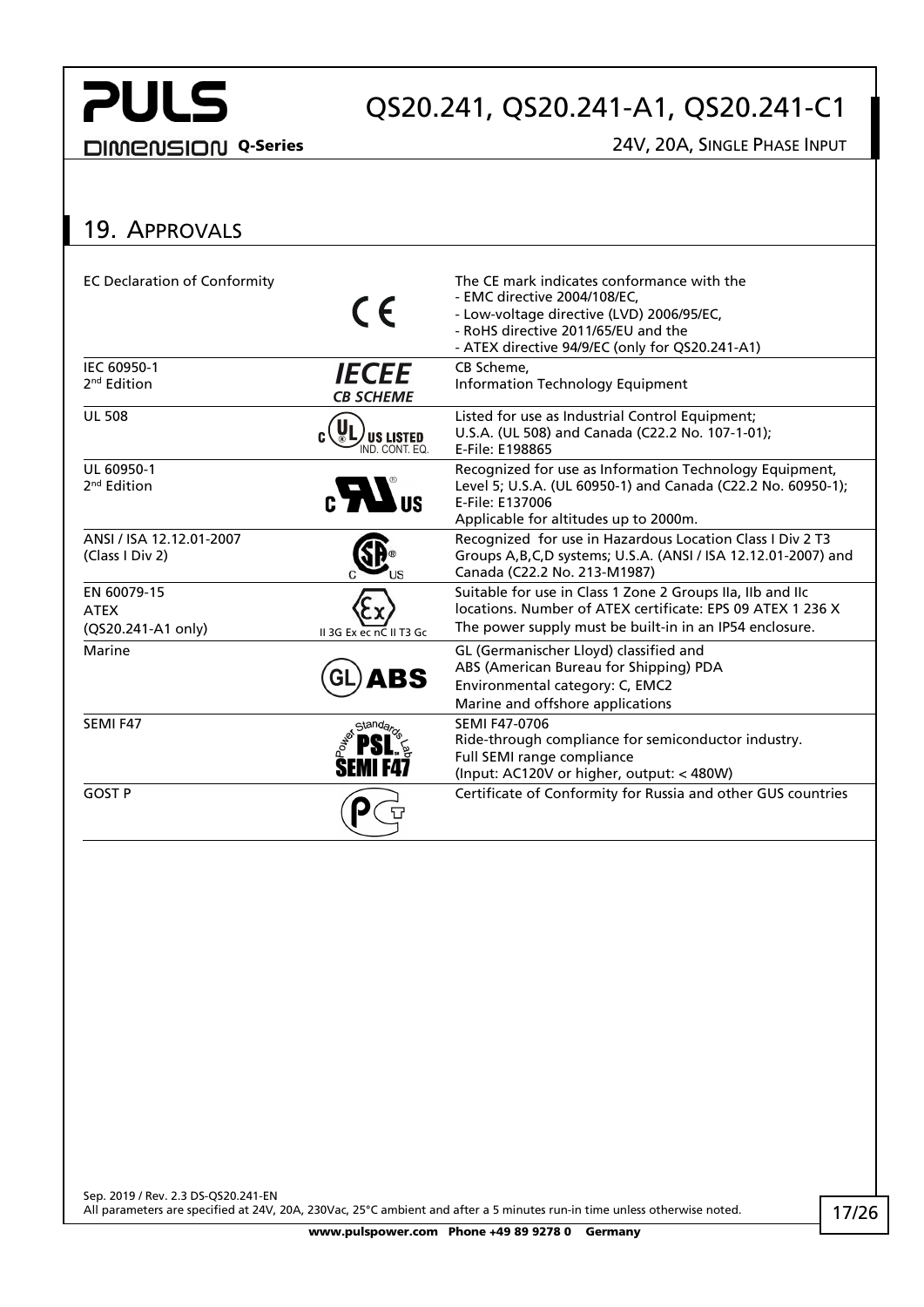$3.4$ 

28.6

Width: 82mm

 $3.23'$ 

## QS20.241, QS20.241-A1, QS20.241-C1

-DIN-Rail depth

DIMENSION Q-Series 24V, 20A, SINGLE PHASE INPUT

### <span id="page-17-0"></span>20. PHYSICAL DIMENSIONS AND WEIGHT

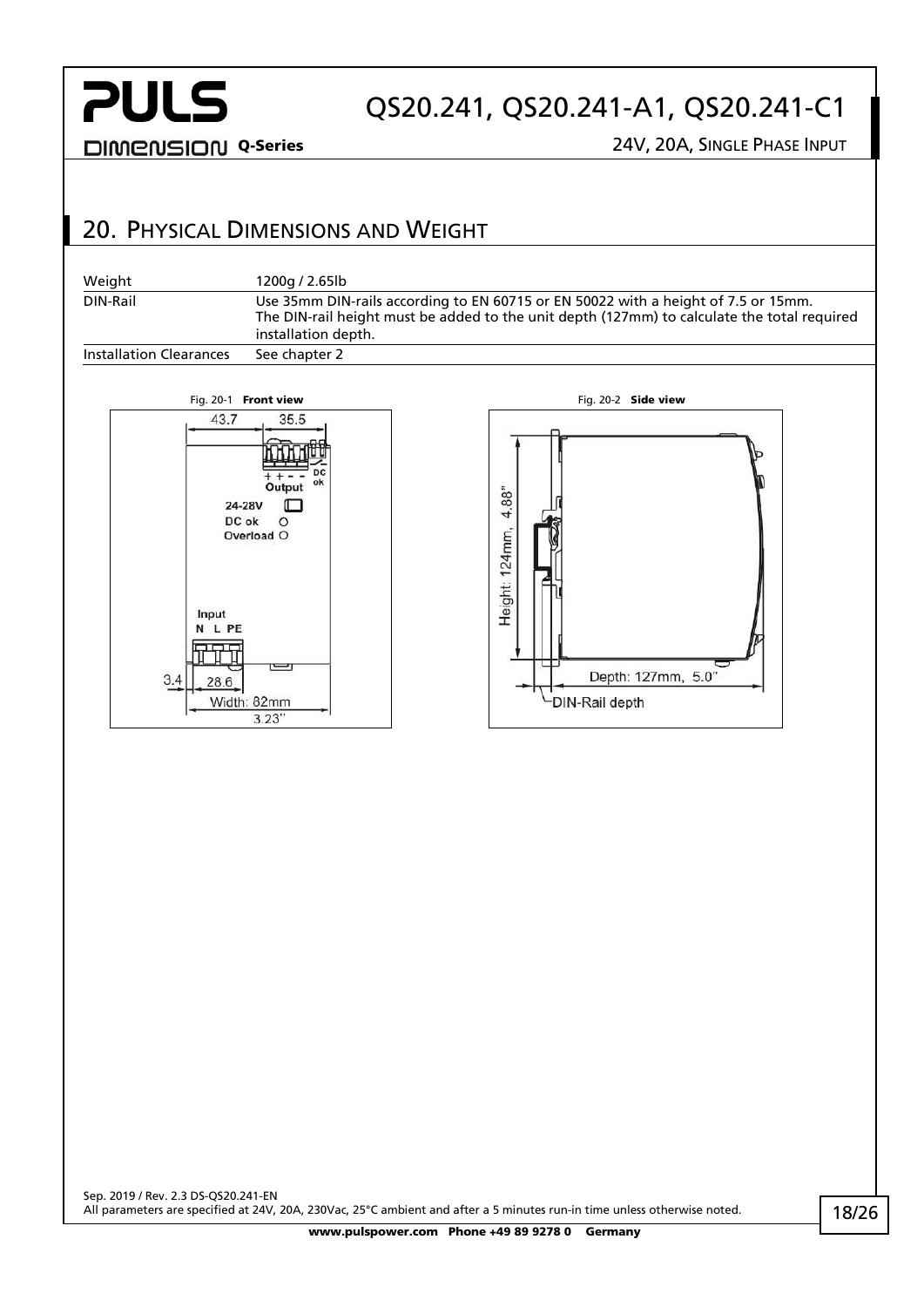DIMENSION Q-Series 24V, 20A, SINGLE PHASE INPUT

## <span id="page-18-0"></span>21. ACCESSORIES

#### <span id="page-18-1"></span>21.1. ZM2.WALL WALL MOUNTING BRACKET

This bracket is used to mount the power supply onto a flat surface without utilizing a DIN-Rail.





### <span id="page-18-2"></span>21.2. ZM15.SIDE SIDE MOUNTING BRACKET

This bracket is used to mount Dimension units sideways with or without utilizing a DIN-Rail. The two aluminum brackets and the black plastic slider of the unit have to be detached, so that the steel brackets can be mounted. For sideway DIN-rail mounting, the removed aluminum brackets and the black plastic slider need to be mounted on the steel bracket.





Side mounting with DIN-rail brackets Side mounting without DIN-rail brackets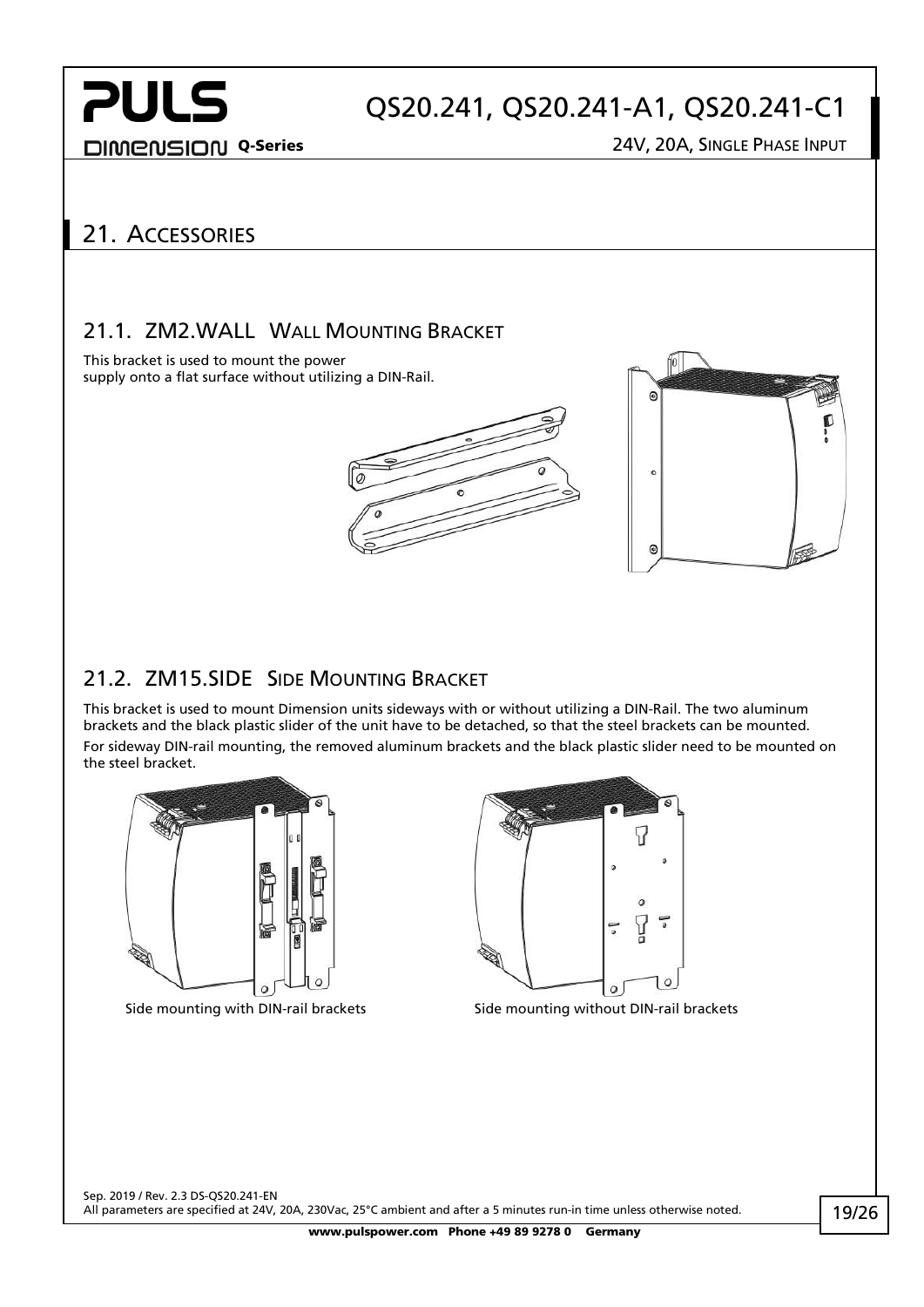DIMENSION Q-Series 24V, 20A, SINGLE PHASE INPUT

**PULS** 

#### <span id="page-19-0"></span>21.3. YR40 REDUNDANCY MODULES

#### YR40.242 – (2x 20A Inputs, 1x 40A output)



The YR40.242 is equipped with two input channels, which are individually decoupled by utilizing mosfet technology. Using mosfets instead of diodes reduces the heat generation and the voltage drop between input and output. The YR40.242 does not require an additional auxiliary voltage and is self-powered even in case of a short circuit across the output. Due to the low power losses, the unit is very slender and only requires 36mm width on the DIN-rail.

#### YR40.245 – (1x 40A input, 1x 40A output)



The YR40.245 is a 40A single channel redundancy module, which is equipped with a plug connector on the output. The plug connector allows replacing the power supply or the redundancy module while the system is running. The plug connector avoids that the output wires can touch and short the load circuit.

The YR40.245 is very slender and only requires 46mm width on the DIN-rail. It also utilizes mosfet technology instead of diodes for low heat generation and a minimal voltage drop between input and output. It does not require an additional auxiliary voltage and is selfpowered even in case of a short circuit across the output.

Fig. 21-1 Typical 1+1 Redundant configuration for 20A with a dual redundancy module





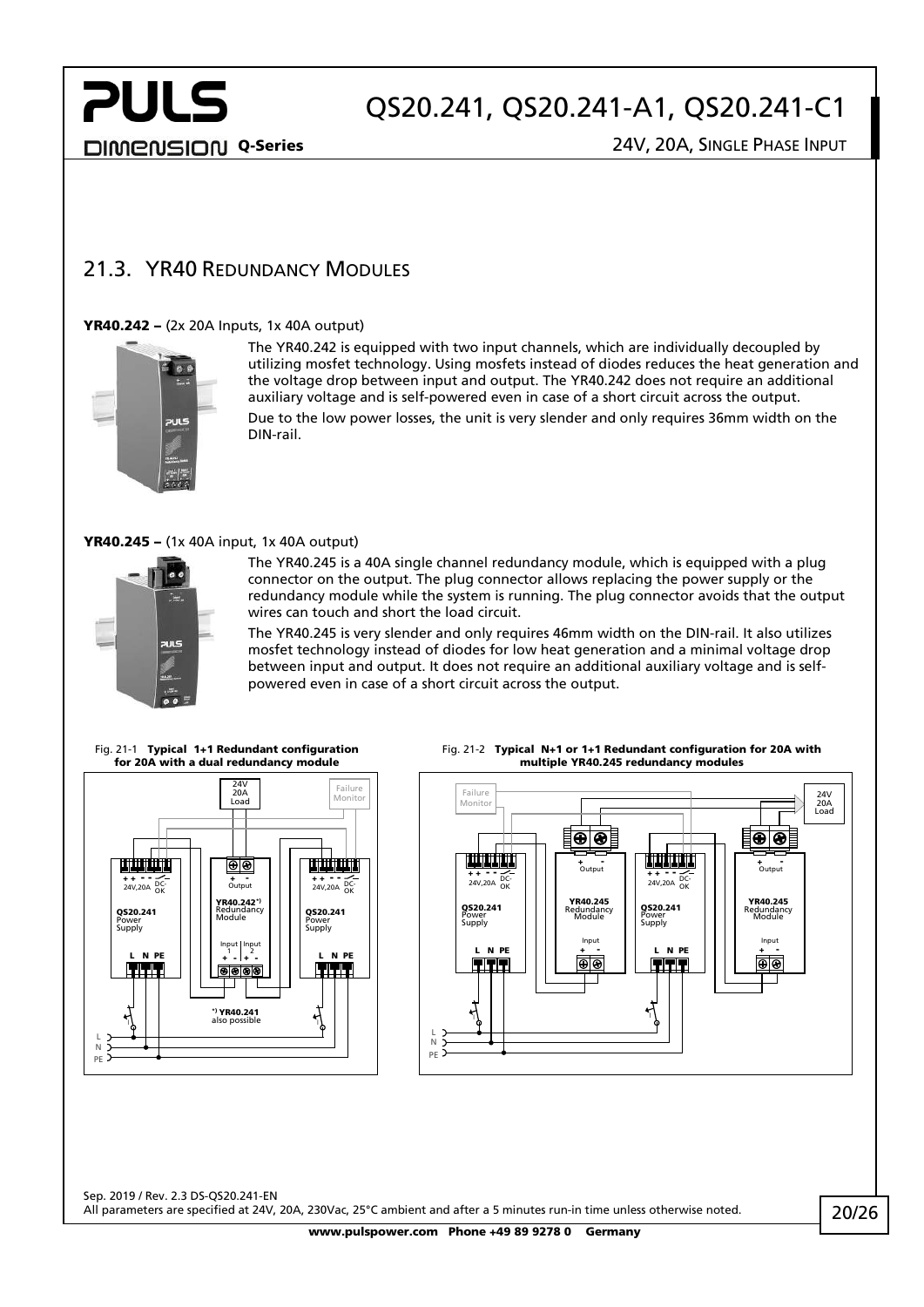**PULS** 

DIMENSION Q-Series 24V, 20A, SINGLE PHASE INPUT

### <span id="page-20-1"></span><span id="page-20-0"></span>22. APPLICATION NOTES

#### 22.1. REPETITIVE PULSE LOADING

Typically, a load current is not constant and varies over time. This power supply is designed to support loads with a higher short-term power demand (=BonusPower®). The short-term duration is hardware controlled by an output power manager and is available on a repeated basis. If the BonusPower® load lasts longer than the hardware controller allows it, the output voltage will dip and the next BonusPower® is available after the BonusPower® recovery time (see chapter [6\)](#page-5-0) has elapsed.

To avoid this, the following rules must be met:

- a) The power demand of the pulse must be below 150% of the nominal output power.
- b) The duration of the pulse power must be shorter than the allowed BonusPower® time. (see output section)
- c) The average (R.M.S.) output current must be below the specified continuous output current. If the R.M.S. current is higher, the unit will respond with a thermal shut-down after a period of time. Use the maximum duty cycle curve [\(Fig. 22-2\)](#page-20-2) to check if the average output current is below the nominal current.



#### **Example:** A load is powered continuously with 240W (= 50% of the rated output load). From time to time a peak power of 720W (= 150% of the rated output load) is needed for 1 second.

The question is: How often can this pulse be supplied without overloading the power supply?

- Make a vertical line at P<sub>PEAK</sub> = 150% and a horizontal line where the vertical line crosses the P<sub>0</sub> = 50% curve. Read the max. duty cycle from the duty cycle-axis  $(= 0.37)$
- Calculate the required pause (base load) length  $T_0$ :
- Result: The required pause length = 1.7s
- Max. repetition rate = pulse +pause length =  $2.7s$

<span id="page-20-2"></span>
$$
T_0 = \frac{T_{\text{peak}} - (\text{DutyCycle} \times \text{Tpeak})}{\text{DutyCycle}} = \frac{1s - (0.37 \times 1s)}{0.37} = 1.7s
$$

#### More examples for pulse load compatibility:

| $P_{PEAK}$ | P <sub>0</sub> | PEAK | $\mathbf{1} \mathbf{0}$ | P <sub>PEAK</sub> | P <sub>0</sub> | PEAK | $\mathbf{1}_{0}$ |
|------------|----------------|------|-------------------------|-------------------|----------------|------|------------------|
| 720W       | 480W           | 1s   | >25s                    | 720W              | 240W           | 0.1s | >0.16s           |
| 720W       | <sub>0</sub> W | 1s   | >1.3s                   | 720W              | 240W           | 1s   | $>1.6s$          |
| 600W       | 240W           | 1s   | > 0.75s                 | 720W              | 240W           | 3s   | >4.9s            |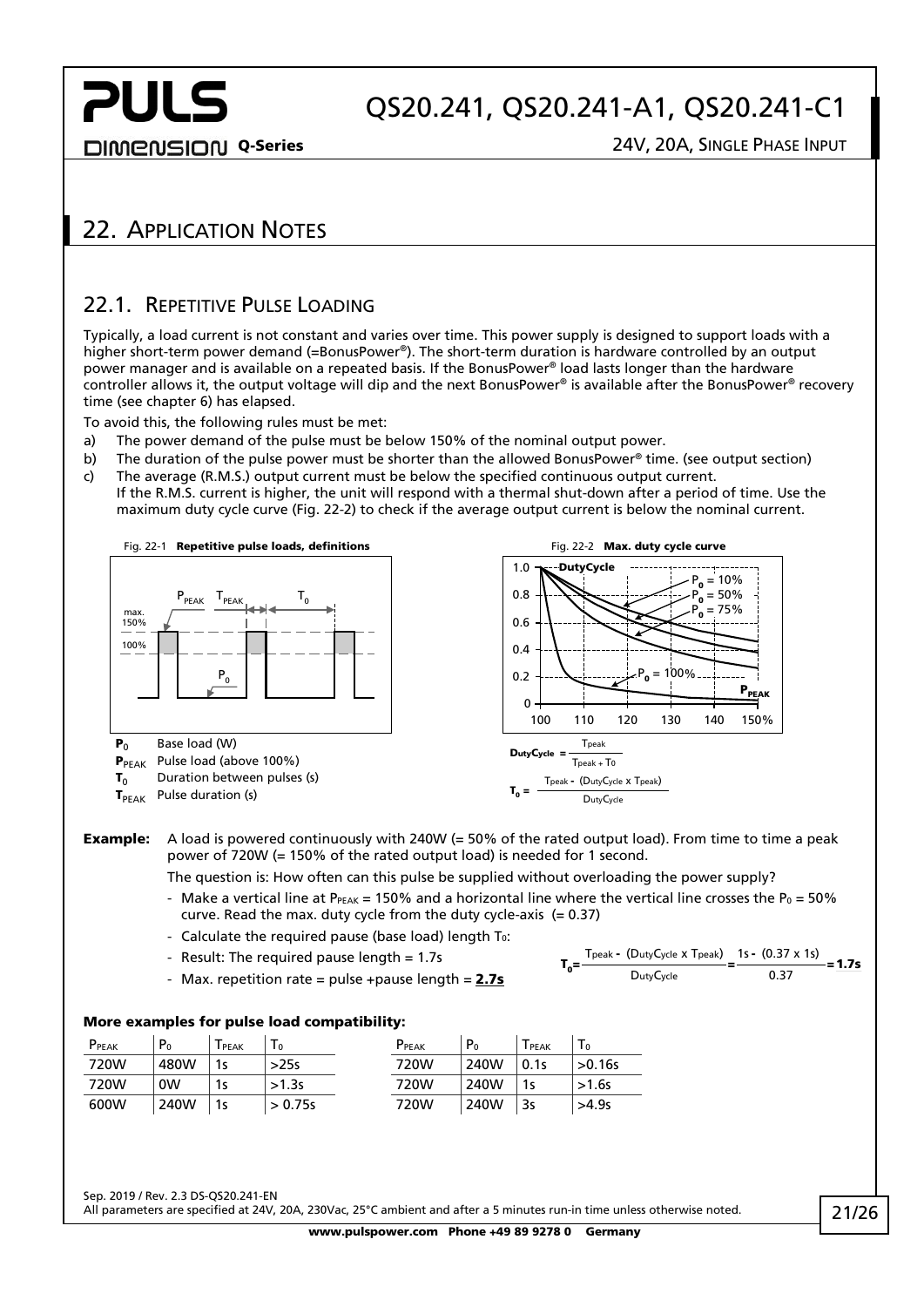**DIMENSION Q-Series** 24V, 20A, SINGLE PHASE INPUT

**PULS** 

Output

Voltage

Output

Current

 $16V$ 

#### <span id="page-21-0"></span>22.2. PEAK CURRENT CAPABILITY

Solenoids, contactors and pneumatic modules often have a steady state coil and a pick-up coil. The inrush current demand of the pick-up coil is several times higher than the steady-state current and usually exceeds the nominal output current (including the PowerBoost). The same situation applies when starting a capacitive load.

Branch circuits are often protected with circuit breakers or fuses. In case of a short or an overload in the branch circuit, the fuse needs a certain amount of over-current to trip or to blow. The peak current capability ensures the safe operation of subsequent circuit breakers.

Assuming the input voltage is turned on before such an event, the built-in large sized output capacitors inside the power supply can deliver extra current. Discharging this capacitor causes a voltage dip on the output. The following two examples show typical voltage dips:





Peak load 40A (resistive) for 50ms Output voltage dips from 24V to 20V.

Peak load 100A (resistive) for 5ms Output voltage dips from 24V to 16V.

Fig. 22-4 Peak load with 5x the nominal

<span id="page-21-1"></span>Please note: The DC-OK relay triggers when the voltage dips more than 10% for longer than 1ms.

#### 22.3. BACK-FEEDING LOADS

Loads such as decelerating motors and inductors can feed voltage back to the power supply. This feature is also called return voltage immunity or resistance against Back- E.M.F. (Electro Magnetic Force).

This power supply is resistant and does not show malfunctioning when a load feeds back voltage to the power supply. It does not matter whether the power supply is on or off.

The maximum allowed feed-back-voltage is 34Vdc. The absorbing energy can be calculated according to the built-in large sized output capacitor which is specified in chapter [6.](#page-5-0)

#### <span id="page-21-2"></span>22.4. EXTERNAL INPUT PROTECTION

The unit is tested and approved for branch circuits up to 20A. An external protection is only required if the supplying branch has an ampacity greater than this. Check also local codes and local requirements. In some countries local regulations might apply.

If an external fuse is necessary or utilized, minimum requirements need to be considered to avoid nuisance tripping of the circuit breaker. A minimum value of 10A B- or C-Characteristic breaker should be used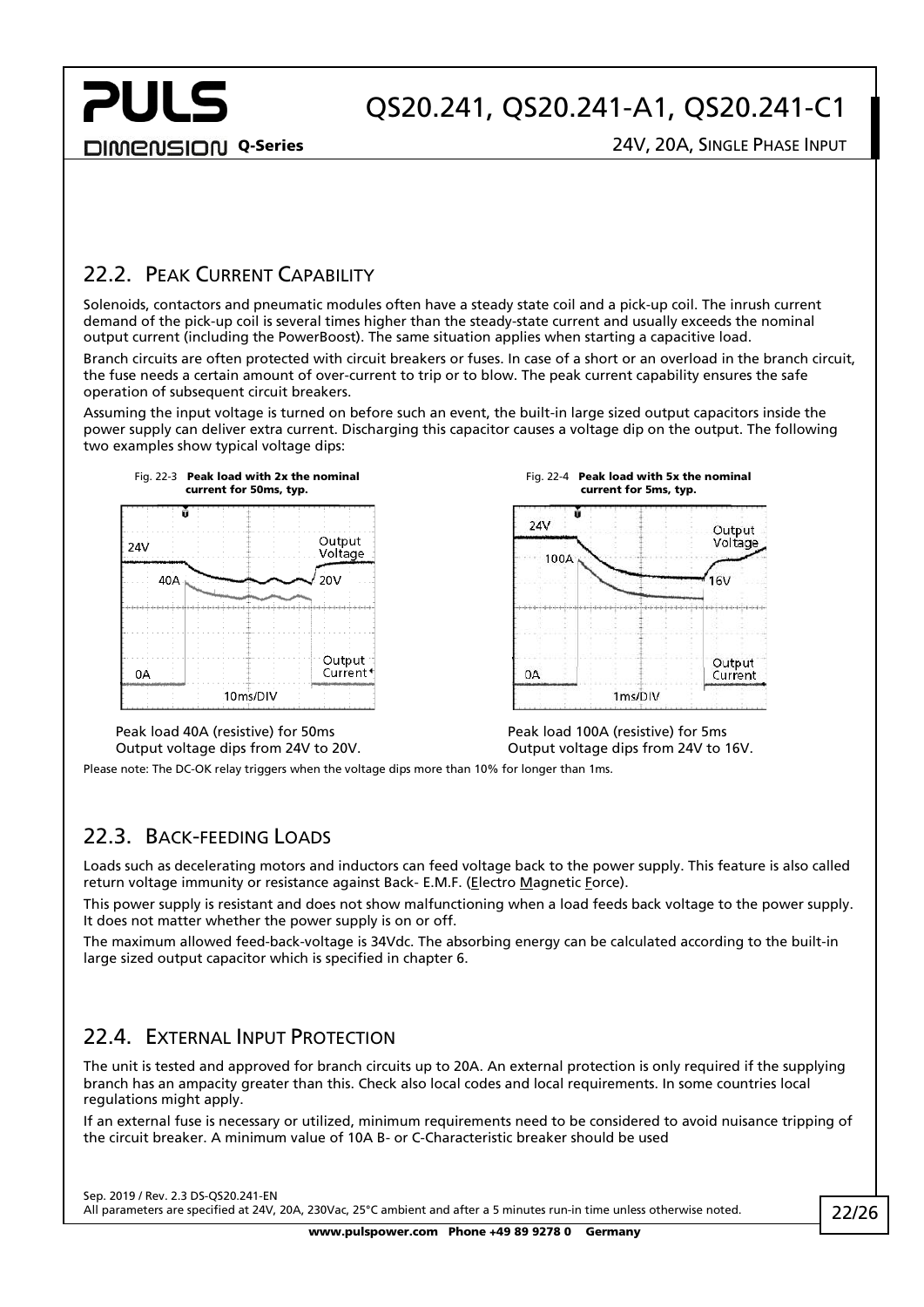**PULS** 

#### <span id="page-22-0"></span>22.5. CHARGING OF BATTERIES

The power supply can be used to charge lead-acid or maintenance free batteries. (Two 12V batteries in series) Instructions for charging batteries:

a) Set output voltage (measured at no load and at the battery end of the cable) very precisely to the end-of-charge voltage.

| End-of-charge voltage | 27.8V | 27.5V          | 27.15V          | 26.8V          |
|-----------------------|-------|----------------|-----------------|----------------|
| Battery temperature   | 10°C  | $20^{\circ}$ C | 30 $^{\circ}$ C | $40^{\circ}$ C |

- b) Use a 30A or 32A circuit breaker (or blocking diode) between the power supply and the battery.
- c) Ensure that the output current of the power supply is below the allowed charging current of the battery.
- d) Use only matched batteries when putting 12V types in series.
- e) The return current to the power supply (battery discharge current) is typ. 9mA when the power supply is switched off (except in case a blocking diode is utilized).

#### <span id="page-22-1"></span>22.6. OUTPUT CIRCUIT BREAKERS

Standard miniature circuit breakers (MCB's or UL1077 circuit breakers) are commonly used for AC-supply systems and may also be used on 24V branches.

MCB's are designed to protect wires and circuits. If the ampere value and the characteristics of the MCB are adapted to the wire size that is used, the wiring is considered as thermally safe regardless of whether the MCB opens or not.

To avoid voltage dips and under-voltage situations in adjacent 24V branches which are supplied by the same source, a fast (magnetic) tripping of the MCB is desired. A quick shutdown within 10ms is necessary corresponding roughly to the ride-through time of PLC's. This requires power supplies with high current reserves and large output capacitors. Furthermore, the impedance of the faulty branch must be sufficiently small in order for the current to actually flow. The best current reserve in the power supply does not help if Ohm's law does not permit current flow. The following table has typical test results showing which B- and C-Characteristic MCBs magnetically trip depending on the wire cross section and wire length.



#### Fig. 22-5 Test circuit Maximal wire length\*) for a fast (magnetic) tripping:

|              | $0.75$ mm <sup>2</sup> | 1.0 <sup>m</sup> | $1.5$ mm <sup>2</sup> | $2.5$ mm <sup>2</sup> |
|--------------|------------------------|------------------|-----------------------|-----------------------|
| $C-2A$       | 26 <sub>m</sub>        | 35 <sub>m</sub>  | 62 <sub>m</sub>       | 82 <sub>m</sub>       |
| $C-3A$       | 23m                    | 29m              | 54 <sub>m</sub>       | 72 <sub>m</sub>       |
| $C-4A$       | 15 <sub>m</sub>        | 19 <sub>m</sub>  | 31 <sub>m</sub>       | 51 <sub>m</sub>       |
| $C-6A$       | 7m                     | 10 <sub>m</sub>  | 15 <sub>m</sub>       | 26 <sub>m</sub>       |
| $C-8A$       | 5 <sub>m</sub>         | 7m               | 10 <sub>m</sub>       | 16 <sub>m</sub>       |
| $C-10A$      | 2m                     | 3m               | 5 <sub>m</sub>        | 7m                    |
| $C-13A$      |                        |                  | 1 <sub>m</sub>        | 2m                    |
| <b>B-6A</b>  | 19 <sub>m</sub>        | 27 <sub>m</sub>  | 38m                   | 57 <sub>m</sub>       |
| <b>B-10A</b> | 7 <sub>m</sub>         | 11 <sub>m</sub>  | 14 <sub>m</sub>       | 23m                   |
| <b>B-13A</b> | 1 <sub>m</sub>         | 2m               | 3m                    | 5m                    |

\*) Don't forget to consider twice the distance to the load (or cable length) when calculating the total wire length (+ and – wire).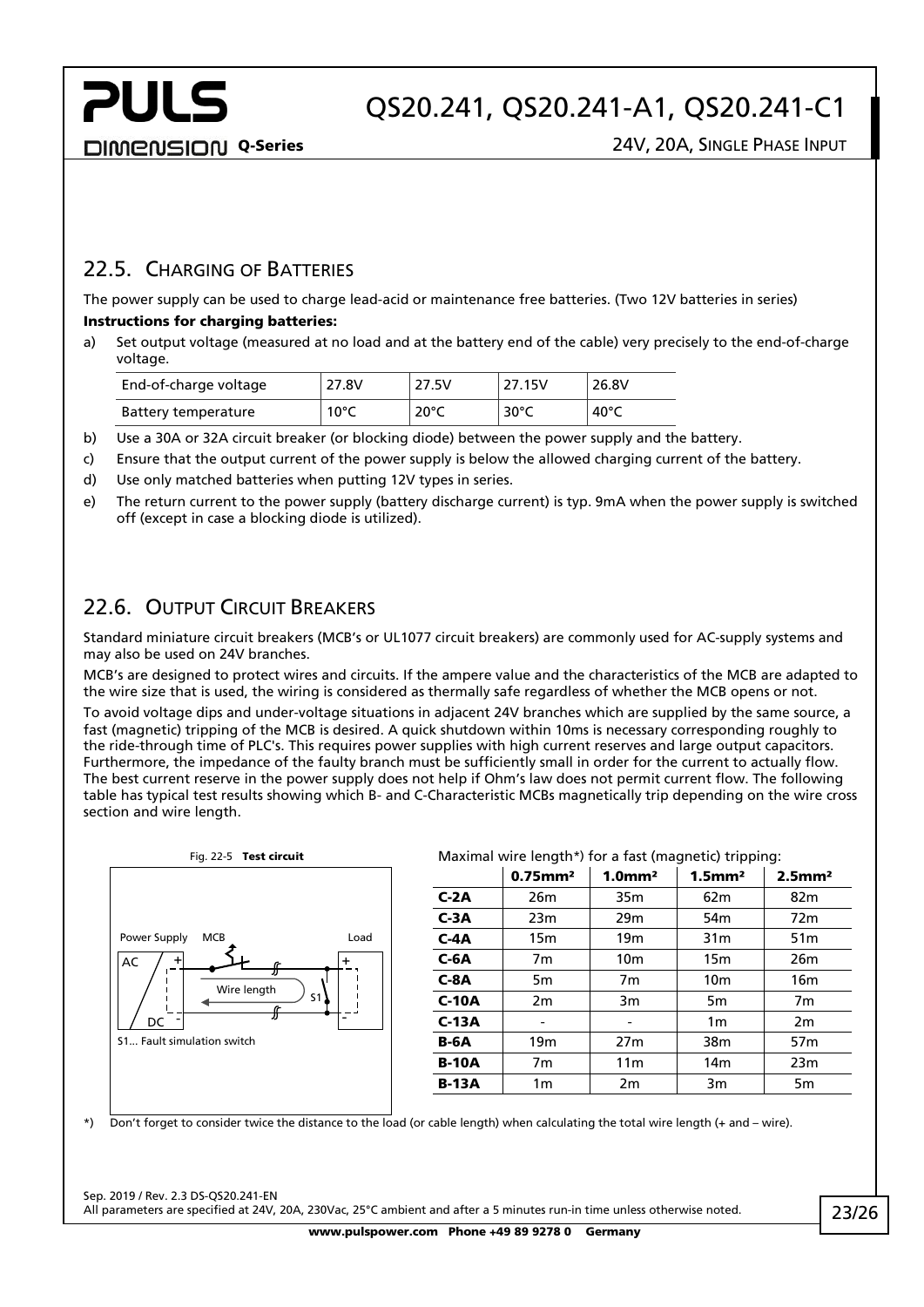**PULS** 

DIMENSION Q-Series 24V, 20A, SINGLE PHASE INPUT

#### <span id="page-23-0"></span>22.7. PARALLEL USE TO INCREASE OUTPUT POWER

Power supplies from the same series (Q-Series) can be paralleled to increase the output power. The output voltage shall be adjusted to the same value (±100mV) with the same load conditions on all units, or the units can be left with the factory settings.

If more than three units are connected in parallel, a fuse or circuit breaker with a rating of 30A or 32A is required on each output. Alternatively, a diode or redundancy module can also be utilized.

Keep an installation clearance of 15mm (left / right) between two power supplies and avoid installing the power supplies on top of each other. Do not

use power supplies in parallel in mounting orientations other than the standard mounting orientation (input terminals on bottom and output terminals on the top of the unit) or in any other condition where a derating of the output current is required (e.g. altitude, above 60°C, …).

Pay attention that leakage current, EMI, inrush current, harmonics will increase when using multiple power supplies.

#### <span id="page-23-1"></span>22.8. PARALLEL USE FOR REDUNDANCY

Power supplies can be paralleled for redundancy to gain higher system availability. Redundant systems require a certain amount of extra power to support the load in case one power supply unit fails. The simplest way is to put two power supplies in parallel. This is called a 1+1 redundancy. In case one power supply unit fails, the other one is

automatically able to support the load current without any interruption. Redundant systems for a higher power demand are usually built in a N+1 method. E.g. five power supplies, each rated for 20A are paralleled to build a 80A redundant system. For N+1 redundancy the same restrictions apply as for increasing the output power, see also section [22.7.](#page-23-0)

Please note: This simple way to build a redundant system does not cover failures such as an internal short circuit in the secondary side of the power supply. In such a case, the defective unit becomes a load for the other power supplies and the output voltage can not be maintained any more. This can be avoided by utilizing decoupling diodes or Mosfets, which are included in the redundancy module YR40.241 or YR40.242.

Recommendations for building redundant power systems:

- a) Use separate input fuses for each power supply.
- b) Monitor the individual power supply units. Therefore, use the DC-OK relay contact of the QS20 power supply.
- c) It is desirable to set the output voltages of all units to the same value ( $\pm$  100mV) or leave it at the factory setting.



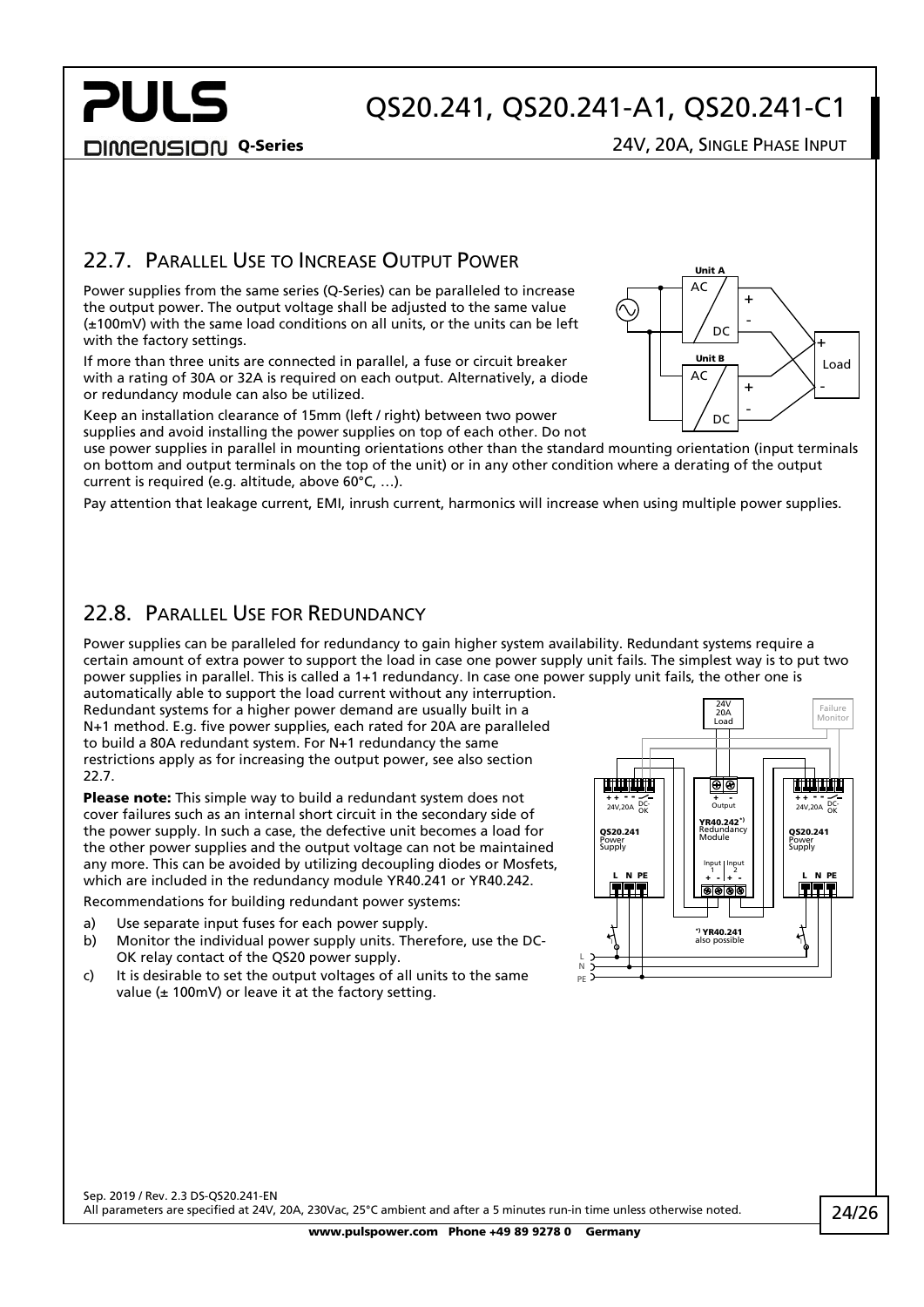**PULS** 

#### DIMENSION Q-Series 24V, 20A, SINGLE PHASE INPUT

**Unit** AC

DC

-

+

+ -

Load +

-

Earth (see notes)

DC

Unit B  $AC$ 

#### <span id="page-24-0"></span>22.9. SERIES OPERATION

Power supplies of the same type can be connected in series for higher output voltages. It is possible to connect as many units in series as needed, providing the sum of the output voltage does not exceed 150Vdc. Voltages with a potential above 60Vdc are not SELV any more and can be dangerous. Such voltages must be installed with a protection against touching.

Earthing of the output is required when the sum of the output voltage is above 60Vdc.

Avoid return voltage (e.g. from a decelerating motor or battery) which is applied to the output terminals.

Keep an installation clearance of 15mm (left / right) between two power supplies and avoid installing the power supplies on top of each other. Do not use power supplies in series in mounting orientations other than the standard mounting orientation (input terminals on bottom and output terminals on the top of the unit).

<span id="page-24-1"></span>Pay attention that leakage current, EMI, inrush current, harmonics will increase when using multiple power supplies.

#### 22.10.INDUCTIVE AND CAPACITIVE LOADS

<span id="page-24-2"></span>The unit is designed to supply any kind of loads, including unlimited capacitive and inductive loads.

#### 22.11. OPERATION ON TWO PHASES

The power supply can also be used on two-phases of a three-phase-system. Such a phase-to-phase connection is allowed as long as the supplying voltage is below 240V+15%. Use a fuse or a circuit breaker to protect the N input. The N input is internally not protected and is in this case connected to a hot wire. Appropriate fuses or circuit breakers are specified in sectio[n 22.4](#page-21-2) "External Input Protection".



#### <span id="page-24-3"></span>22.12. USE IN A TIGHTLY SEALED ENCLOSURE

When the power supply is installed in a tightly sealed enclosure, the temperature inside the enclosure will be higher than outside. In such situations, the inside temperature defines the ambient temperature for the power supply. The following measurement results can be used as a reference to estimate the temperature rise inside the enclosure.

The power supply is placed in the middle of the box, no other heat producing items are inside the box

| The potter supply is placed in the middle of the boly no other heat producing items are miside the bolt |
|---------------------------------------------------------------------------------------------------------|
| Rittal Typ IP66 Box PK 9522 100, plastic, 254x180x165mm                                                 |
| 24V, 16A; $(=80\%)$ load is placed outside the box                                                      |
| 230Vac                                                                                                  |
| 49.2 $^{\circ}$ C (in the middle of the right side of the power supply with a distance of 2cm)          |
| Temperature outside enclosure: 24.4°C                                                                   |
| 24.8K                                                                                                   |
|                                                                                                         |